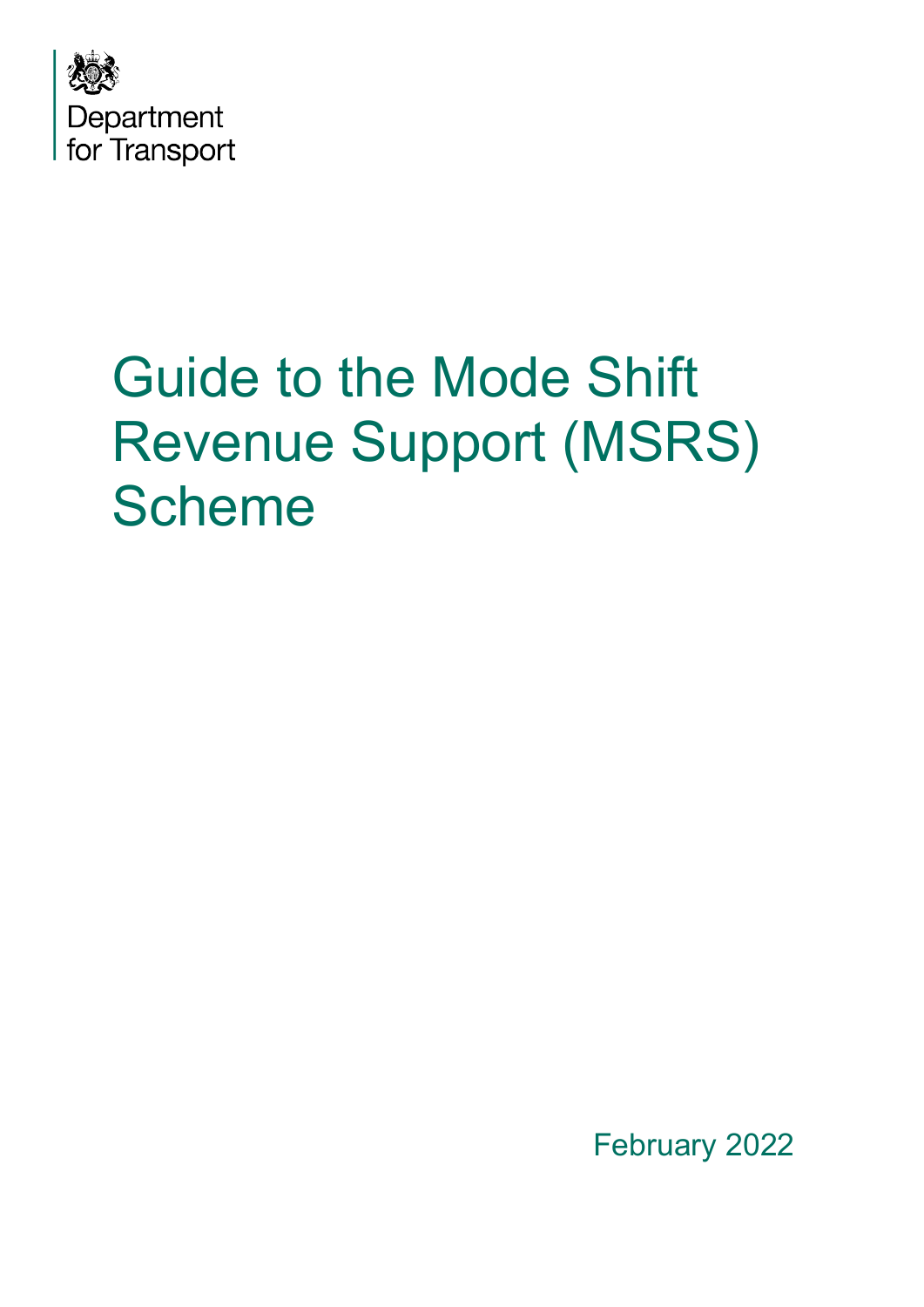The Department for Transport has actively considered the needs of blind and partially sighted people in accessing this document. The text will be made available in full on the Department's website. The text may be freely downloaded and translated by individuals or organisations for conversion into other accessible formats. If you have other needs in this regard please contact the Department:

Department for Transport Great Minster House 33 Horseferry Road London SW1P 4DR

Telephone 0300 330 3000

Website [www.gov.uk/dft](http://www.gov.uk/dft) 

General enquiries [https://forms.dft.gov.uk](https://forms.dft.gov.uk/) 

© Crown copyright 2022

Copyright in the typographical arrangement rests with the Crown. You may re-use this information (not including logos or third-party material) free of charge in any format or medium, under the terms of the Open Government Licence.

To view this licence, visit [www.nationalarchives.gov.uk/doc/open-government-licence](http://www.nationalarchives.gov.uk/doc/open-government-licence) 

or write to:

Information Policy Team The National Archives, Kew London TW9 4DU, or e-mail: [psi@nationalarchives.gsi.gov.uk](mailto:psi@nationalarchives.gsi.gov.uk)

Where we have identified any third-party copyright information you will need to obtain permission from the copyright holders concerned.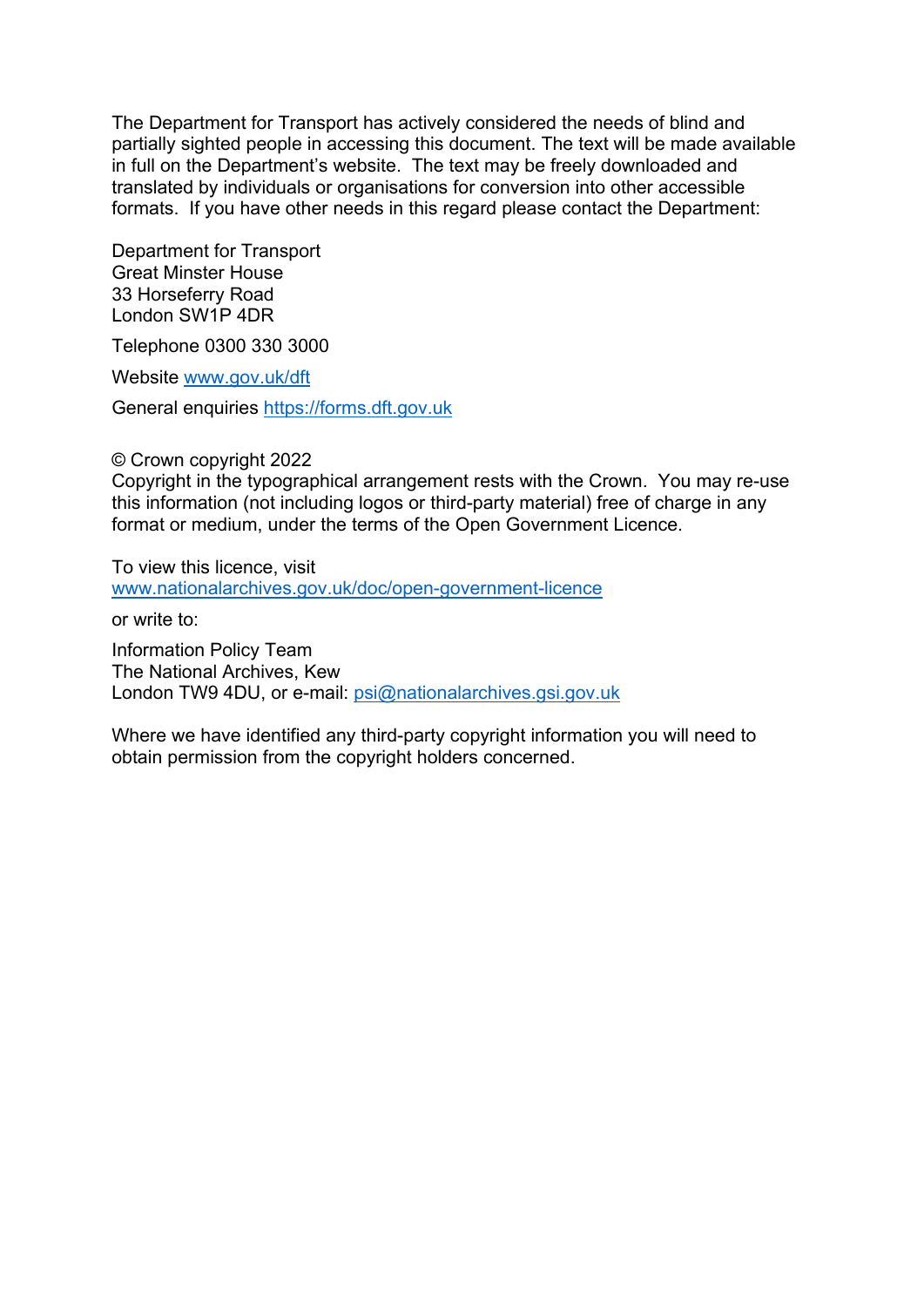## **Contents**

| Annex D: MSRS (Bulk and Waterways) Environmental Benefits  23 |  |
|---------------------------------------------------------------|--|
|                                                               |  |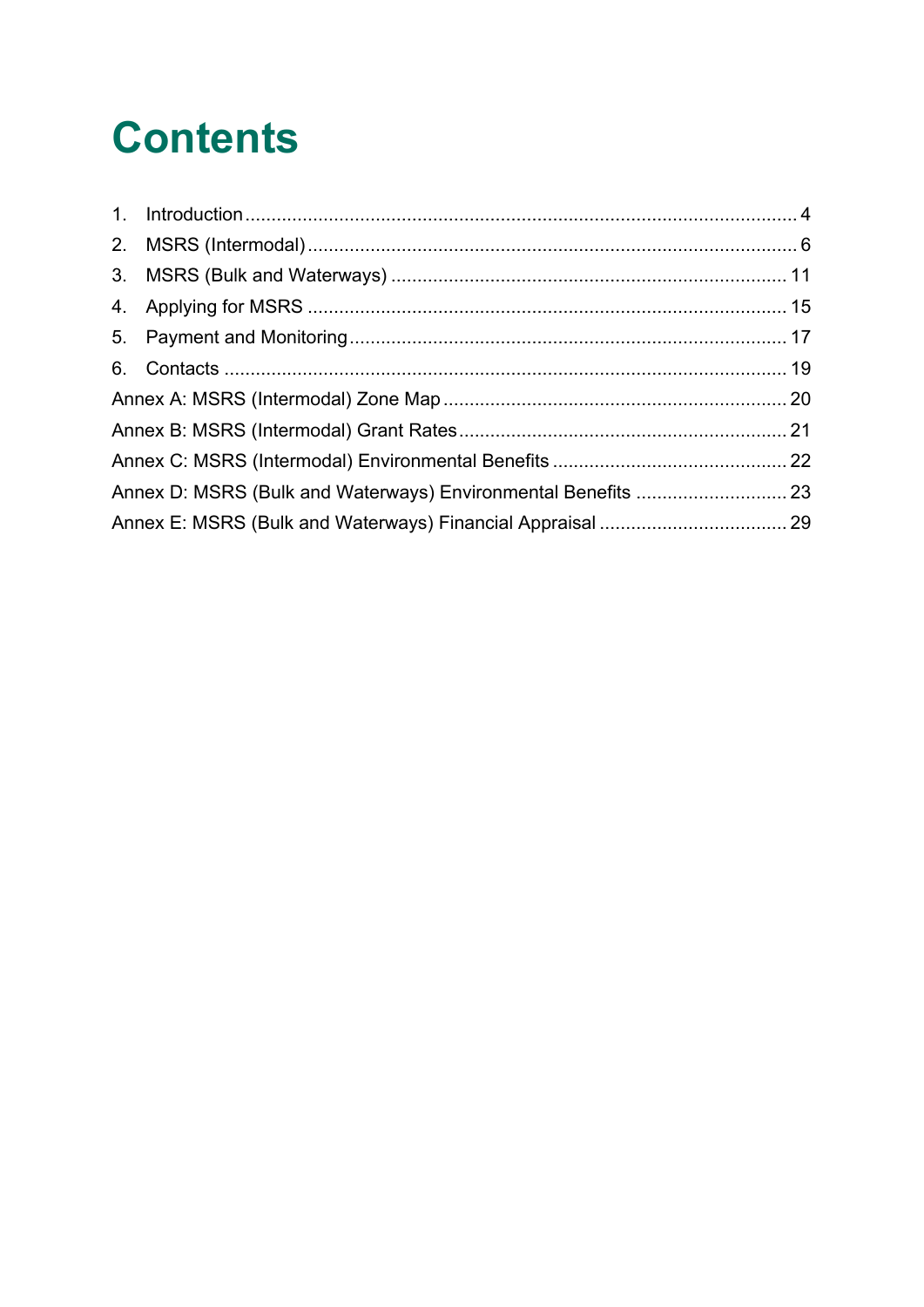### <span id="page-3-0"></span>**1. Introduction**

#### **About this guide**

- **1.1** This guide outlines the criteria and processes in place for applying for support from the Mode Shift Revenue Support (MSRS) scheme. Although information is correct at the time of publication, it is advisable that potential applicants contact the appropriate Administrative Body for the most up to date information before submitting a formal application for grant.
- **1.2** It should be noted that there is no automatic entitlement to grant support and any offer of grant which may be made remains entirely at the discretion of the appropriate Administrative Body. All applications need to achieve a minimum Benefit to Cost Ratio (BCR) of 2:1.

#### **What is MSRS?**

- **1.3** MSRS assists companies with the operating costs associated with running rail or inland water freight transport instead of road, where rail or inland waterway transport is more expensive. The grant should be reflected in the price demanded from the final customer.
- **1.4** The scheme is designed to facilitate and support modal shift, generating environmental and wider social benefits from reduced lorry journeys on Britain's roads. The scheme operates in two parts:
	- MSRS (Intermodal) for the purchase of intermodal container movements by rail; and
	- MSRS (Bulk and Waterways) for the purchase of other freight traffic movements by rail and all movements by inland waterway.
- **1.5** Further details on MSRS (Intermodal) can be found in section 2, MSRS (Bulk and Waterways) in section 3 and how to apply for both schemes in section 4.

#### **Who administers the scheme?**

- **1.6** MSRS is administered by:
	- **Department for Transport**: for flows entirely within England and for cross border flows where the majority of environmental benefits fall in England.
	- **Scottish Government**: for flows entirely within Scotland and for cross border flows where the majority of environmental benefits fall in Scotland.
	- **Welsh Government**: for rail flows entirely within Wales and for cross border flows where the majority of environmental benefits fall in Wales.
- **1.7** Contact details for all the above organisations can be found in section 6.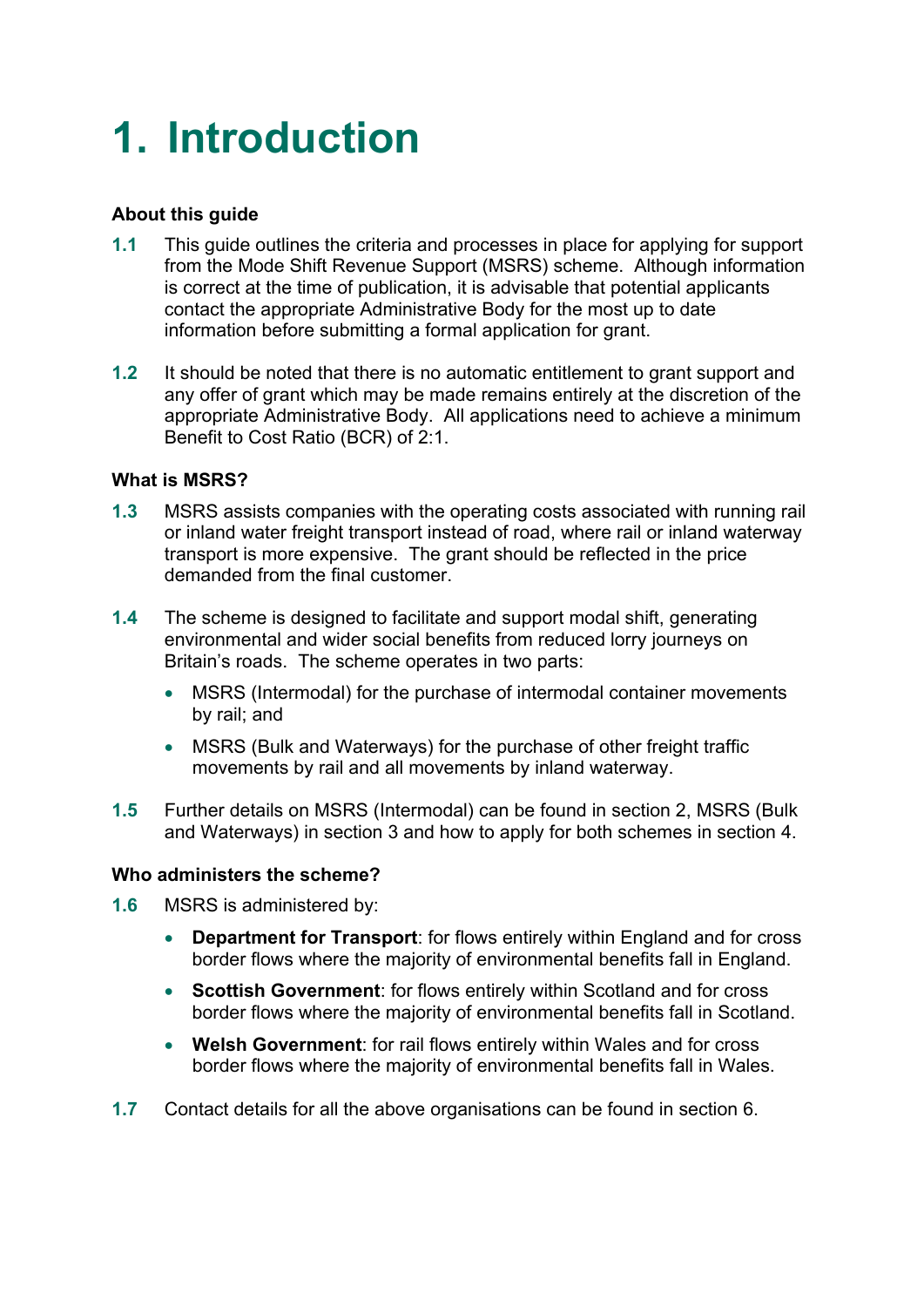#### **How long will MSRS operate for?**

**1.8** MSRS has been approved by the European Commission to operate until 31 March 2025. Any offer of grant made will therefore be limited by this date. Individual contracts issued will provide support for a maximum of three years at any one time.

#### **What happens after 31 March 2025?**

**1.9** Prior to the approval expiring, the scheme will be evaluated to ascertain whether an extension will be pursued.

#### **What other grants are available?**

- **1.10** Waterborne Freight Grant (WFG) assists companies for up to three years with the operating costs associated with short sea and coastal shipping, where this is more expensive than the road option.
- **1.11** The Scottish and Welsh Governments also offer Freight Facilities Grants (FFGs), which help offset the capital cost of providing rail and water freight handling facilities, including for coastal and short sea shipping.
- **1.12** Specific guidance is available on the websites listed in section 6 for both of the above schemes.

#### **What if I am interested in applying for a FFG, as well as MSRS?**

- **1.13** For a service beginning or ending in either Scotland or Wales an applicant can, in principle, seek grant support through the MSRS scheme, as well as a FFG. In assessing the MSRS application, the Administrative Body leading on the FFG application will assess the total grant requirement and total environmental benefit of the proposal. It is strongly advisable therefore that those interested in applying for more than one grant first seek advice before submitting an application and, where possible, submit an application for grant for both schemes at the same time.
- **1.14** In the event that the environmental benefits have already been utilised as part of an application for FFG, grant support through MSRS will not be available. Double counting of environmental benefits is not permitted in any circumstance.

#### **What if I am seeking or have sought other public funding?**

**1.15** It is advisable that you seek advice from the Administrative Body on how this will affect the assessment of your application in advance of submitting it. Each assessment will be dealt with on a case-by-case basis depending on the specific details of the proposal.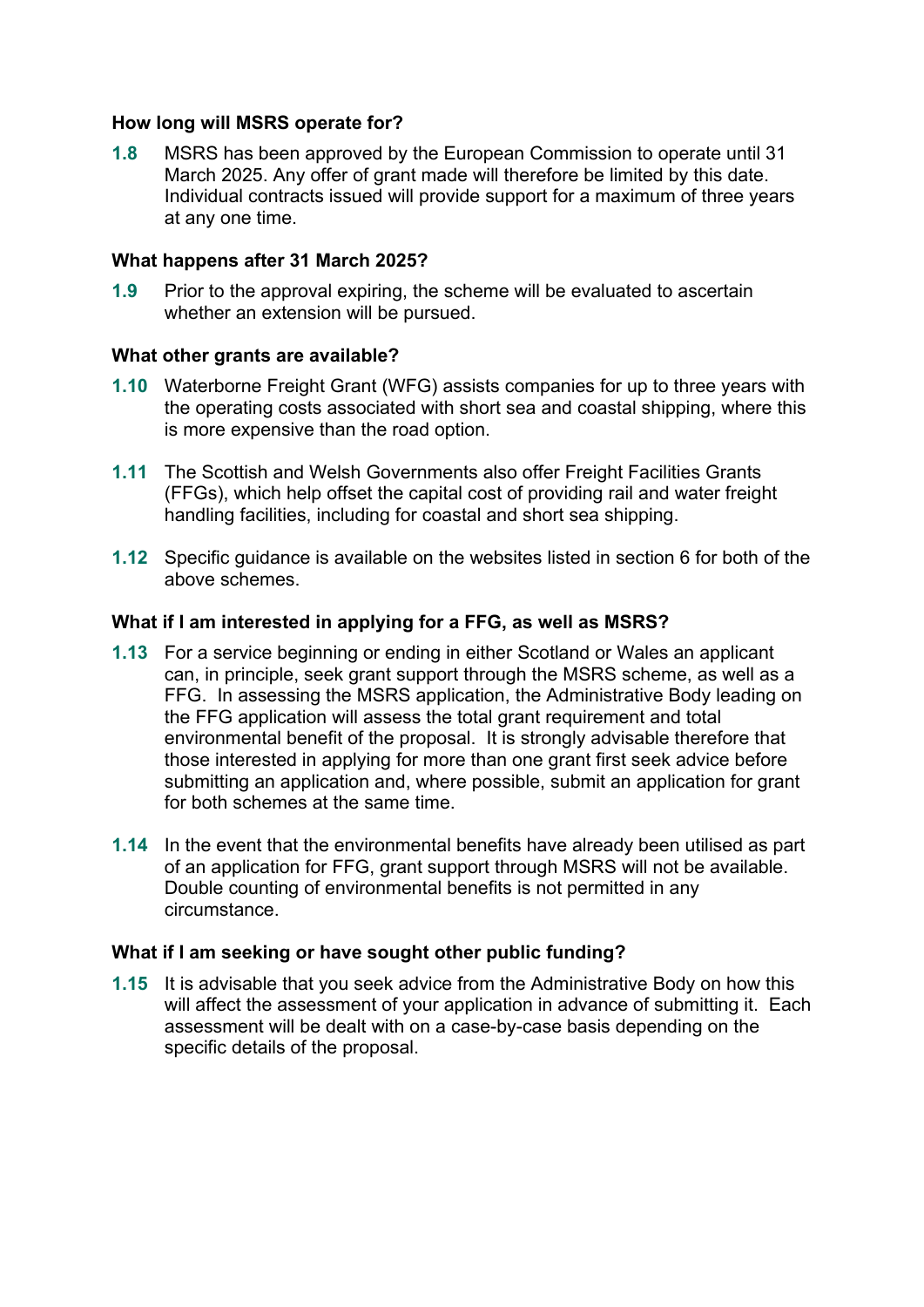## <span id="page-5-0"></span>**2. MSRS (Intermodal)**

#### **What is MSRS (Intermodal)?**

**2.1** MSRS (Intermodal) is designed to support the movement of intermodal containers by rail in Great Britain. The scheme provides continued support for the sustainable deep-sea, short-sea and domestic intermodal container business that moves by rail. It has operated since April 2010.

#### **What traffic is eligible?**

- **2.2** MSRS (Intermodal) is available to all traffic carried in standard intermodal units (containers, swapbodies or piggyback trailers) on railway infrastructure as defined in the Railways Infrastructure (Access and Management) Regulations 2005, with the exception of Channel Tunnel traffic and those commodities highlighted in Table 2.1.
- **2.3** Examples of services eligible for MSRS (Intermodal) grant are:
	- A service conveying deep-sea containers from a port to customers in an inland city.
	- A service conveying supermarket products in containers between two distribution depots within Great Britain.

#### **What traffic is ineligible?**

- **2.4** MSRS (Intermodal) is not available for the following traffic types:
	- Movement by rail of non-intermodal traffic;
	- Movement of bulk commodities in full or part trainload services where the party has chosen to use an intermodal unit<sup>1</sup>;
	- Any movement of traffic by inland waterways; and movement of traffic through the Channel Tunnel.
- **2.5** The Administrative Body responsible for the scheme can advise on other types of grant support for traffic which is ineligible for MSRS (Intermodal). In most cases the alternative will be the MSRS (Bulk and Waterways) scheme.

| Table 2.1 Examples of commodities ineligible for MSRS (Intermodal) |                                                                                                                      |  |  |  |  |  |  |  |  |  |  |
|--------------------------------------------------------------------|----------------------------------------------------------------------------------------------------------------------|--|--|--|--|--|--|--|--|--|--|
| <b>Commodity</b>                                                   | <b>Examples</b>                                                                                                      |  |  |  |  |  |  |  |  |  |  |
| Automotive                                                         | Finished cars/vans, car parts/panels where flows typically move in<br>clearly defined part or full trainload volumes |  |  |  |  |  |  |  |  |  |  |

 $1$  The reason for this is the cost of conveying such traffic is usually different to the general costs used in the formation of the MSRS (Intermodal) rates.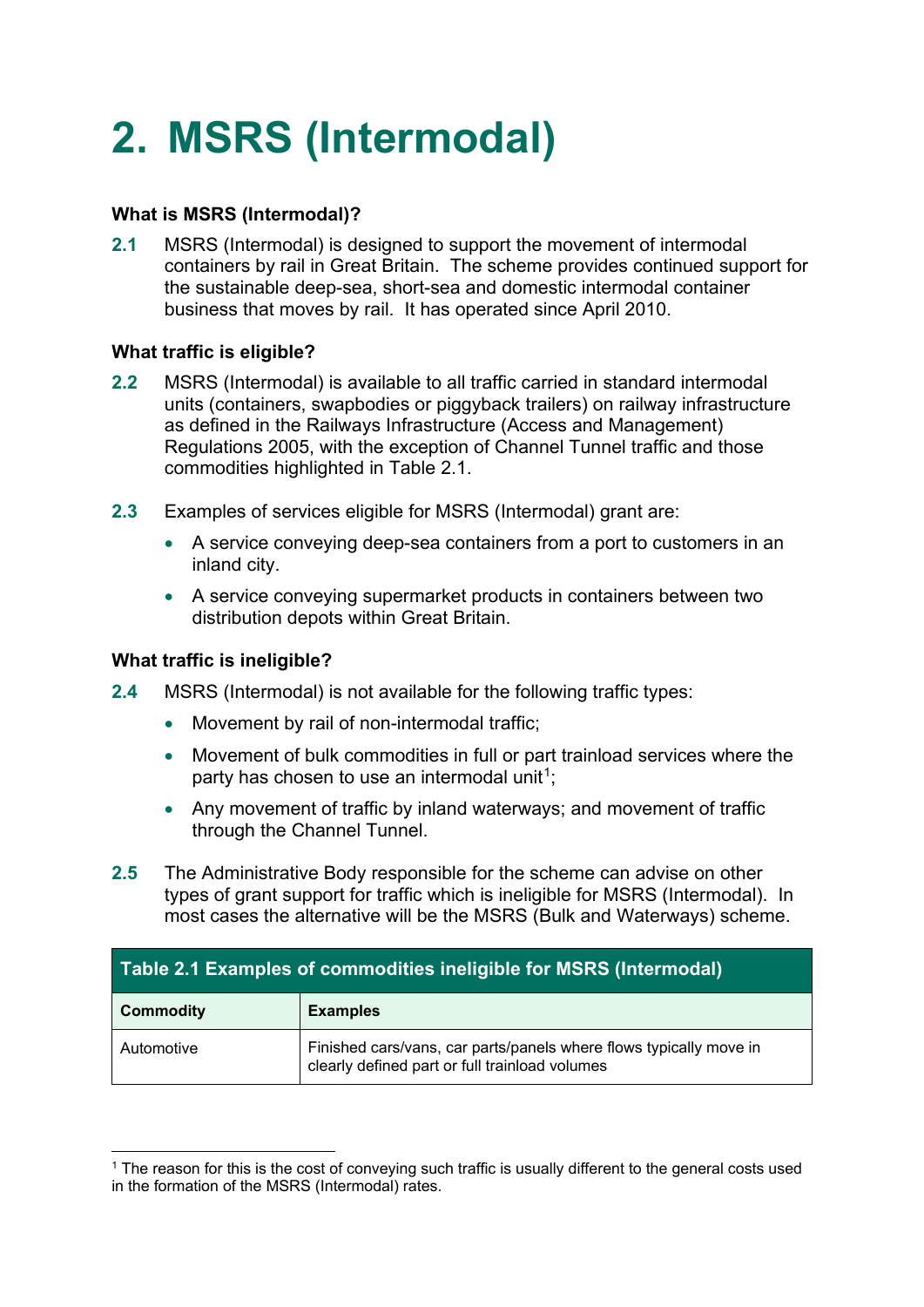| Chemicals                         | Where flows typically move in clearly defined part or full trainload<br>volumes                                     |
|-----------------------------------|---------------------------------------------------------------------------------------------------------------------|
| Conventional wagonload<br>traffic | All commodities                                                                                                     |
| Construction materials            | Cement, clay, stone, granite, sand, timber etc.                                                                     |
| Metals                            | Coil, bar, aluminium, scrap etc.                                                                                    |
| <b>Minerals</b>                   | Coal, lime potash, gypsum, rock salt etc.                                                                           |
| Paper and paper<br>products       | Where flows typically move in clearly defined part or full trainload<br>volumes                                     |
| Petrochemicals                    | Where flows typically move in clearly defined part or full trainload<br>volumes                                     |
| Waste                             | Industrial, domestic, nuclear, etc. where flows typically move in clearly<br>defined part or full trainload volumes |

- **2.6** It is recognised that there will be traffic that does not easily fit into the commodity descriptions highlighted in the table above. In these situations, the appropriate Administrative Body will review the economics of the rail operation and compare it to the economics of the road alternative to determine eligibility.
- **2.7** Ultimately, determination of whether the traffic is eligible for MSRS (Intermodal) is at the appropriate Administrative Body's discretion.

#### **How does MSRS (Intermodal) work?**

- **2.8** The scheme divides Great Britain into 18 zones (see Annex A). Eligible flows attract a maximum grant rate relating to each container moved between two specific zones, whether empty or full. The MSRS (Intermodal) rates are the same for all intermodal units which are 20' or more in size.
- **2.9** Two sets of rates exist under MSRS (Intermodal). These are:
	- **Port** where units are loaded straight to rail, trunk hauled by rail, and then delivered by road to the final customer. These services share the common characteristic of one road leg.
	- **Domestic** where units are delivered from a non-port location by road to a rail terminal, trunk hauled by rail, and then delivered by road to the final customer. These services share the common characteristic of two road legs.
- **2.10** The maximum port and domestic rates from 1 April 2022 to 31 March 2023 are presented in Annex B. These rates may change for future years.
- **2.11** The Administrative Body responsible for the scheme can advise on other types of grant support for traffic which is ineligible for MSRS (Intermodal). In most cases the alternative will be the MSRS (Bulk and Waterways) scheme.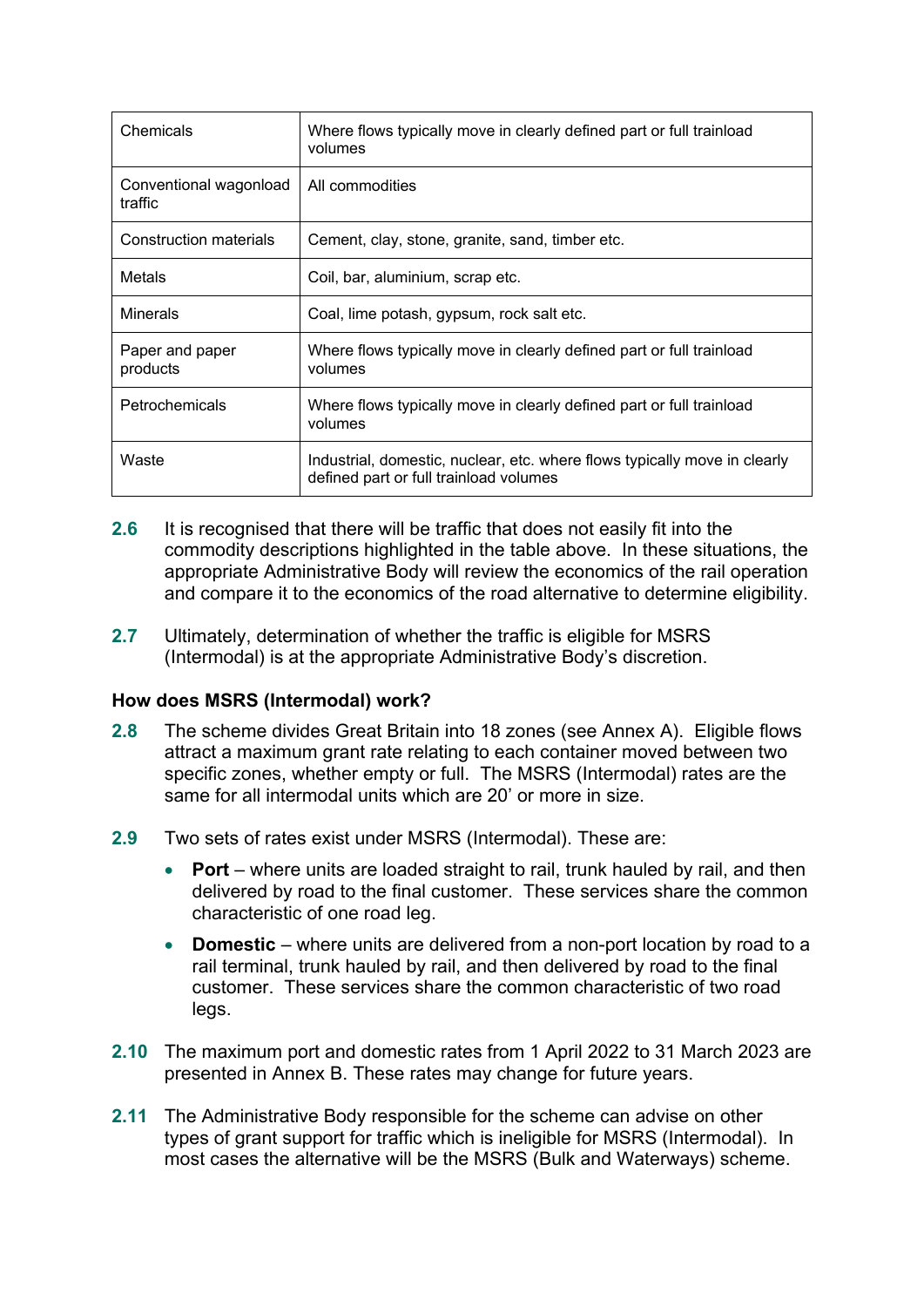#### **How were these maximum rates calculated?**

**2.12** The maximum rates are based on the principle that a traffic flow is entitled to support if the environmental benefits justify it and the cost of using rail is greater than the cost of road, highlighting a 'financial need'.

#### **Environmental Benefits**

- **2.13** Environmental benefits measure the effect of removing freight from Britain's roads. Specific values have been identified, known as Mode Shift Benefits (MSB), which quantify the value of taking a lorry off different categories of road. The environmental benefits have been adjusted to take into account the environmental costs of the road legs from rail terminals where these occur.
- **2.14** The environmental benefits between all zones for both Port and Domestic traffic, for 1 April 2022 to 31 March 2023, are shown in Annex C. These environmental benefit tables are important for applicants as they are the basis on which value for money calculations are made.

#### **Financial need for grant**

**2.15** The financial need is the difference between the door-to-door cost of using road as opposed to rail or water. Where the latter are more expensive, it can be demonstrated that there is a financial need for grant support. MSRS (Intermodal) cannot exceed the financial need of any flow of traffic and grant payments cannot be made in excess of the available environmental benefits. the financial need or the minimum rate to satisfy the value for money criteria (explained below), if one is in operation.

#### **How much grant will I get?**

**2.16** The rates set out in Annex B are the maximum grant rates that can be received between the origin and destination zones of the rail flow. An applicant can apply for a rate below the maximum at their sole discretion. Examples of services and potential rates are shown in Table 2.2.

|                | Table 2.2 Example of services and potential support |                         |                 |                              |  |  |  |  |  |  |  |  |  |  |  |
|----------------|-----------------------------------------------------|-------------------------|-----------------|------------------------------|--|--|--|--|--|--|--|--|--|--|--|
| <b>Service</b> | Origin                                              | <b>Destination</b>      | Type of<br>flow | Max rate<br>per<br>container |  |  |  |  |  |  |  |  |  |  |  |
| A              | Thamesport (zone 18)                                | Trafford Park (zone 11) | Port            | £81.00                       |  |  |  |  |  |  |  |  |  |  |  |
| в              | Port of Southampton (zone<br>17)                    | Durham (zone 6)         | Port            | £0.00                        |  |  |  |  |  |  |  |  |  |  |  |
| C              | Daventry (zone 14)                                  | Mossend (zone 8)        | Domestic        | £21.00                       |  |  |  |  |  |  |  |  |  |  |  |

**2.17** In applying for MSRS, applicants should be aware that applications will be prioritised on the basis of value for money. Those schemes which deliver the greatest value are most likely to succeed. It should also be noted that Administrative Bodies may impose minimum value for money thresholds that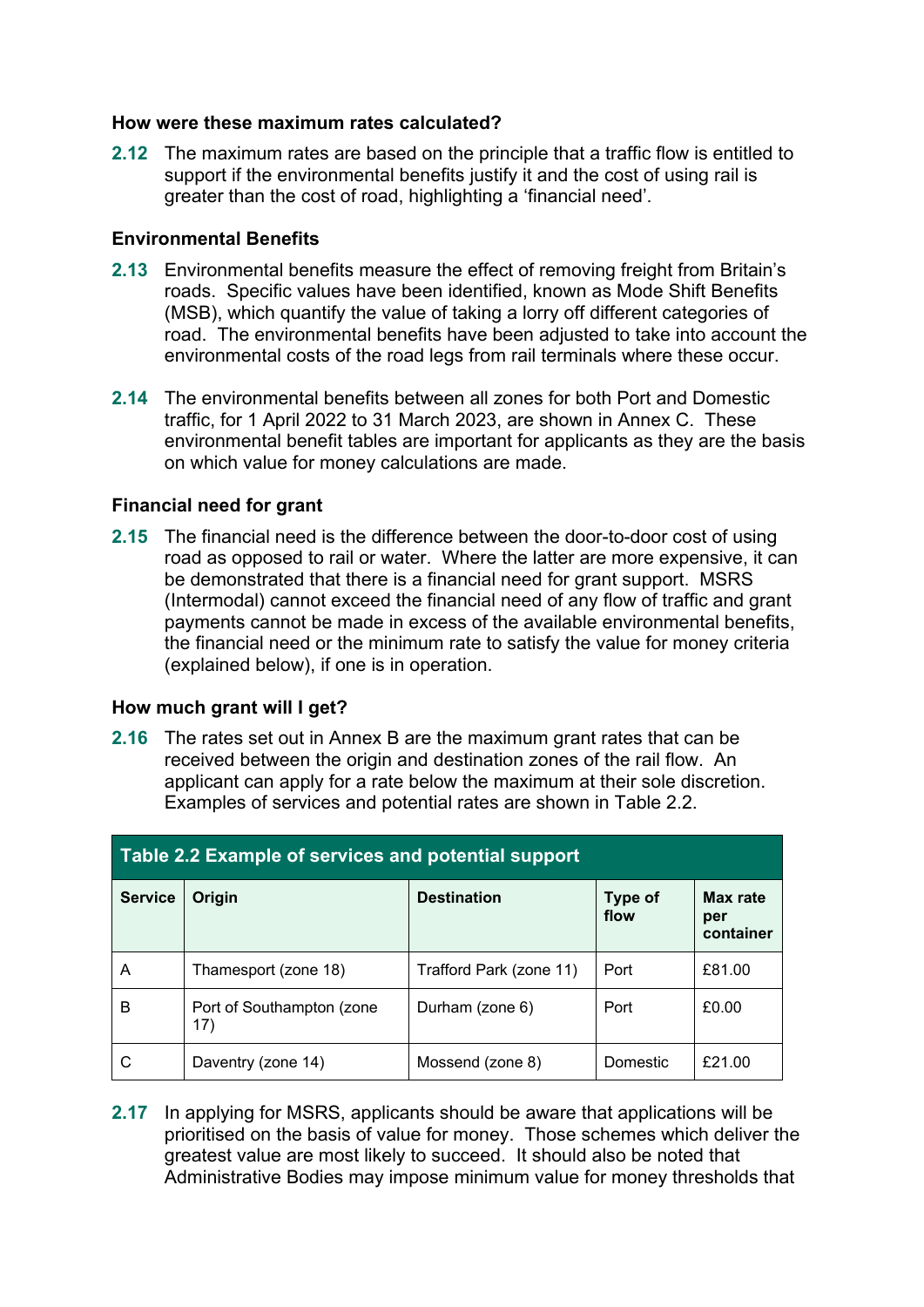may vary over time. It is recommended that applicants seek advice about any such minimum value for money thresholds from the appropriate Administrative Body. Further details on prioritisation are provided in section 4.

- **2.18** Applicants should note that, in accordance with State aid requirements, the value of grant must not exceed 30% of the total rail costs.
- **2.19** It should also be noted that any grant cannot exceed 50% of the environmental benefit. Any applications not meeting this requirement will be treated as non-compliant and rejected.

#### **Who can apply?**

**2.20** Any company can apply for support if it is acting as the operator or contractor of an eligible rail service. It is a requirement for MSRS (Intermodal) that the support is paid to whoever the contracting parties propose as taking the full financial risk of running the service. We expect that in many cases this would be the freight operating company, although it could be any party in the supply chain who is taking the full demand risk for the service. In such cases, the appropriate Administrative Body will require a letter from the freight operator confirming their agreement to the arrangement.

#### **What needs to be provided?**

**2.21** Application forms for grant through MSRS (Intermodal) are available on the websites listed in section 6. These will need to be completed, signed and submitted, noting that where bid rounds are in operation deadlines will need to be adhered to.

#### **Additional volume requirements**

**2.22** If successful, a contract will be established between the relevant Administrative Body and the applicant. This will set out the annual volume cap above which no grant can be paid. Requirements for additional volumes will normally be handled as a new application and as part of a bidding round process if one is in operation. Further details on applying for MSRS can be found in section 4.

#### **Reallocation of volumes**

- **2.23** Reallocation of volumes between traffic flows within a contract is permitted in rail period 13. Adjustments can be made here at year-end in retrospect where a limited proportion of a contracted annual volume of a flow can be transferred to another contracted flow.
- **2.24** The purpose of this process is to discourage over-estimation of volumes on all flows, and to simplify the processes around any final bid round in any given year. Applicants should note that the following restrictions will apply:
	- Transfer of volume must provide the Administrative Body with the same or better value for money;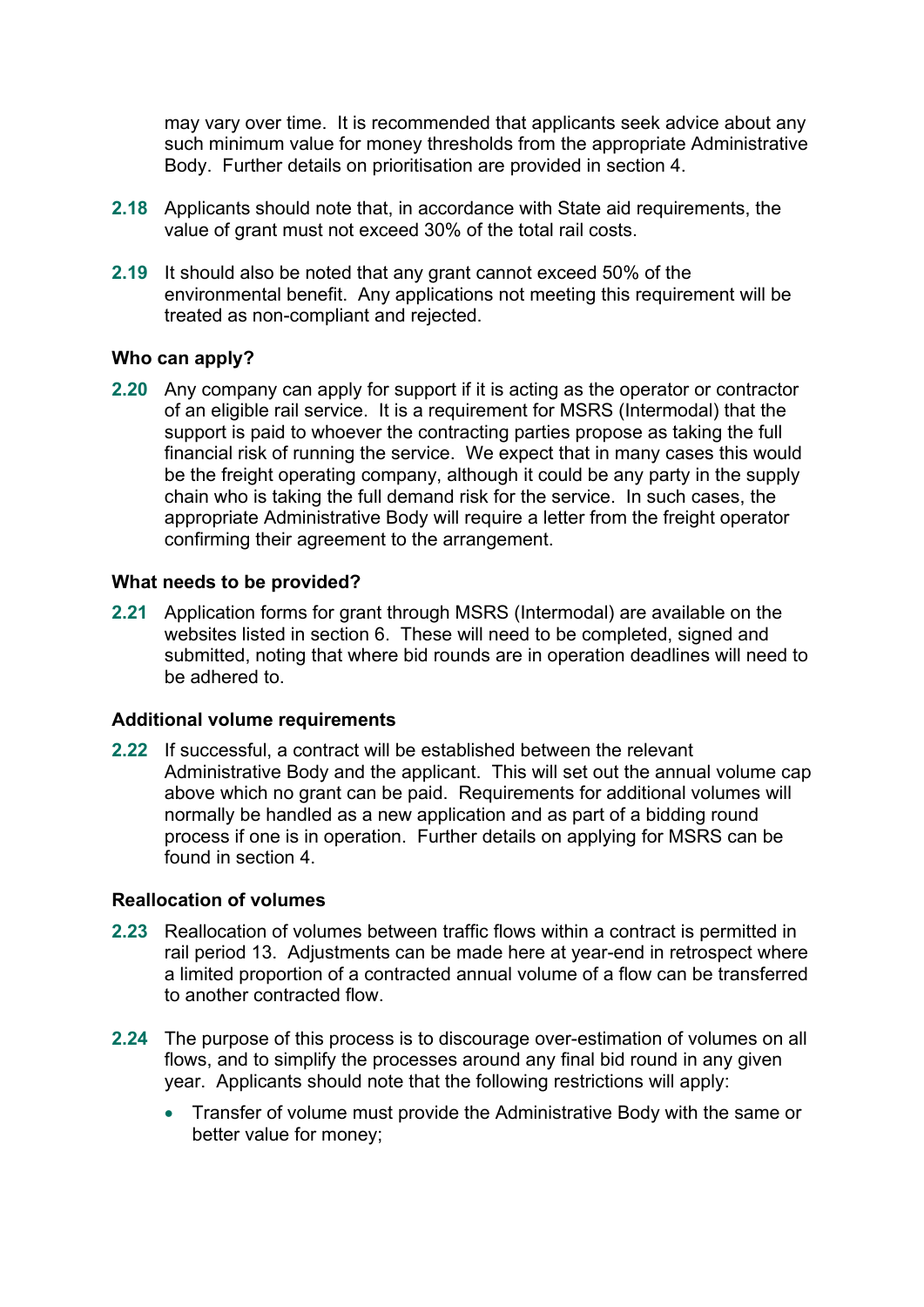- Not more than  $5\%^2$  $5\%^2$  of an annual volume can be added or taken away from any given flow; and
- The overall monetary value of the contract cannot be exceeded.
- **2.25** For any reallocation to a cross border flow, funding for the additional volume transferred may be limited to the percentage of benefits for which the awarding Administrative Body offered grant for that flow.

#### **Short term temporary arrangements**

**2.26** There may be occasions where there is a need to make temporary arrangements that cannot be handled in the normal application process. This could include an instance where a railway line or a port was to close on a temporary basis due to an incident, or a key supplier was unable to provide a service meaning that the service was diverted. These will be considered on a case-by-case basis once the Administrative Body is made aware of an issue.

<span id="page-9-0"></span> $2$  This maximum percentage of volume that may be added or taken may, at the discretion of the administrative authority, be increased for any given year.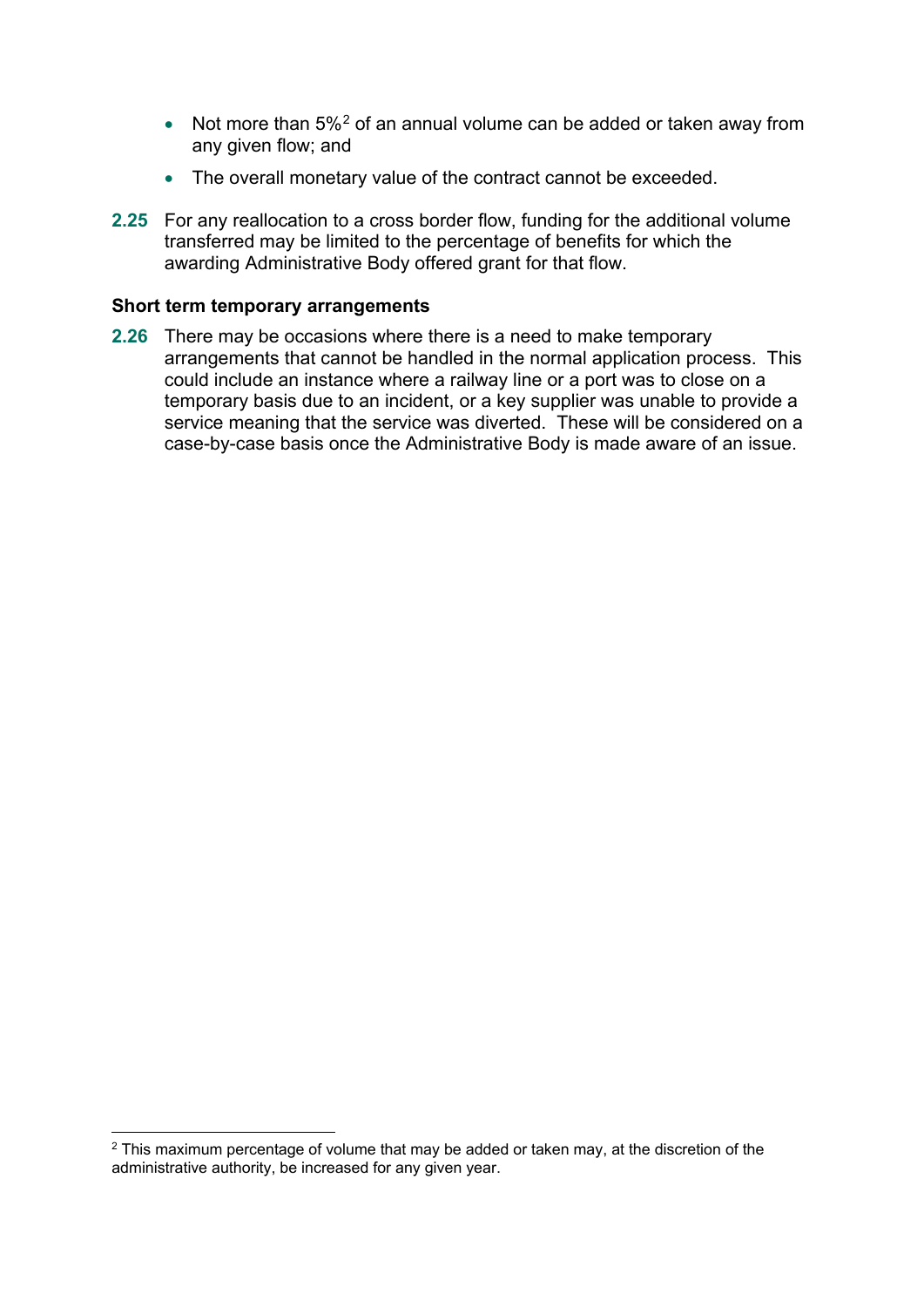## <span id="page-10-0"></span>**3. MSRS (Bulk and Waterways)**

#### **What is MSRS (Bulk and Waterways)?**

- **3.1** MSRS (Bulk and Waterways) is designed to support the movement of noncontainerised freight by rail and all freight on inland waterways where, if grant were not provided, the freight in question would move by road.
- **3.2** Unlike MSRS (Intermodal) there are no standard rates applicable. Instead grant is limited by the value of the identified environmental benefits and/or the financial need for grant as demonstrated through a financial appraisal. Each application for support from MSRS (Bulk and Waterways) is assessed on an individual basis.

#### **What traffic is eligible?**

*Rail* 

**3.3** Traffic which moves on railway infrastructure as defined in the Railways Infrastructure (Access and Management) Regulations 2005 is eligible for consideration for MSRS (Bulk and Waterways), other than set out in 3.5 (below).

#### *Inland Waterways*

**3.4** Traffic which moves on inland waterways infrastructure between two ports and wharves which remain wholly within the Smooth Water Line<sup>3</sup> or at least 50% within it (unless exceptional circumstances). The traffic should not travel further along the coast than one port beyond the Smooth Water Line. Further information is available by contacting the relevant Administrative Body.

#### **What traffic is ineligible?**

- **3.5** MSRS (Bulk and Waterways) will not be paid if the:
	- Traffic is eligible for MSRS (Intermodal) (applies only to rail traffic):
	- Starting point or destination is beyond the first available domestic port beyond the Smooth Water Line for the route in question (applies only to waterway traffic);
	- Best alternative mode of transport is other than by road (e.g. coastal shipping);

```
http://webarchive.nationalarchives.gov.uk/20140109143644/http://www.hmrc.gov.uk/mariners/msn1776.pdf
```
 $3$  The Smooth Water Line is established by the Maine and Coastguard Agency and marks the boundary in tidal rivers and estuaries where significant wave height could not be expected to exceed 2 metres at any time - Category D of the Schedule of the Merchant Shipping (Smooth and Partially Smooth Waters) Regulations 1987 as amended by The Merchant Shipping (Categorisation of Waters) Regulations 1992. As this is subject to seasonal variation, the Smooth Water Line for these purposes is taken to be the outer limit of that Category. For estuaries where there are no category D waters, the Category C limit will apply. For information on the categorisation of waters please check: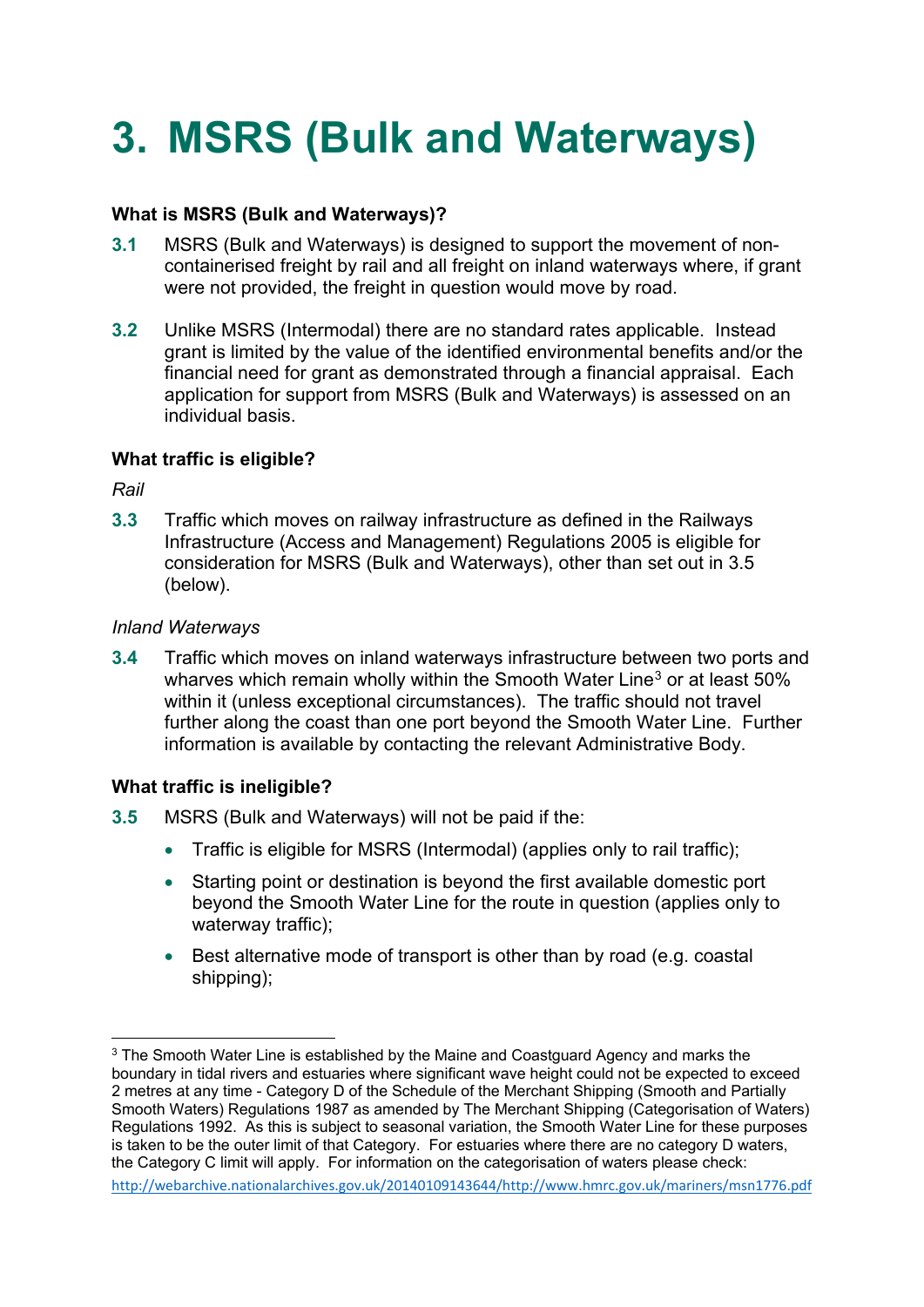- Service can be commercially justified without MSRS (Bulk and Waterways) support or would proceed in any event without it;
- Use of rail or inland waterways is a planning or other legal requirement on the site from where the freight is to be carried<sup>4</sup>.

#### **How does MSRS (Bulk and Waterways) work?**

**3.6** The scheme works on the principle that a traffic flow is entitled to grant support if the environmental benefits justify it and the cost of using rail or inland waterway is greater than the cost of road, highlighting a 'financial need'.

#### **Environmental Benefits**

**3.7** Environmental benefits measure the effect of removing freight from Britain's roads. Specific values have been identified, known as MSBs, which quantify the value of taking a lorry off different categories of road. In some cases, there may also be onward road journeys from the end rail/water destination. These journeys are classed as disbenefits and will need to be subtracted from the calculated benefits.

#### **How are environmental benefits calculated?**

- **3.8** Applicants use routing software to identify the distances travelled by road. These distances are totalled for each of the four MSB road categories and multiplied by the relevant MSB value. Further details on road categories and their associated MSB values, along with a worked example are provided in Annex D.
- **3.9** In occasional cases where the distance by rail or water is significantly different (by more than 25%) to the road distance, separate calculations will be needed to value each mode. An applicant's environmental benefit calculations will be verified by the Administrative Body during the assessment period.

#### **Financial need for grant**

**3.10** The financial need is the difference between the door-to-door cost of using road as opposed to rail or water. Where the latter are more expensive, it can be demonstrated that there is a financial need for grant support. MSRS (Bulk and Waterways) support cannot exceed the financial need of any flow of traffic.

#### **What is a financial appraisal?**

- **3.11** A financial appraisal is used to compare the total costs of the rail or water based solution with the total costs of a road based solution. It is an essential part of an MSRS (Bulk and Waterways) application. Evidence to support the costs outlined within it should be presented with the application.
- **3.12** In producing a financial appraisal, an applicant should demonstrate a 'need for grant'; in other words, the rail or water option should be demonstrably more

<sup>4</sup> If the freight will move by road to or from a different site rather than the one restricted to rail or waterway, MSRS (Bulk and Waterways) can be considered.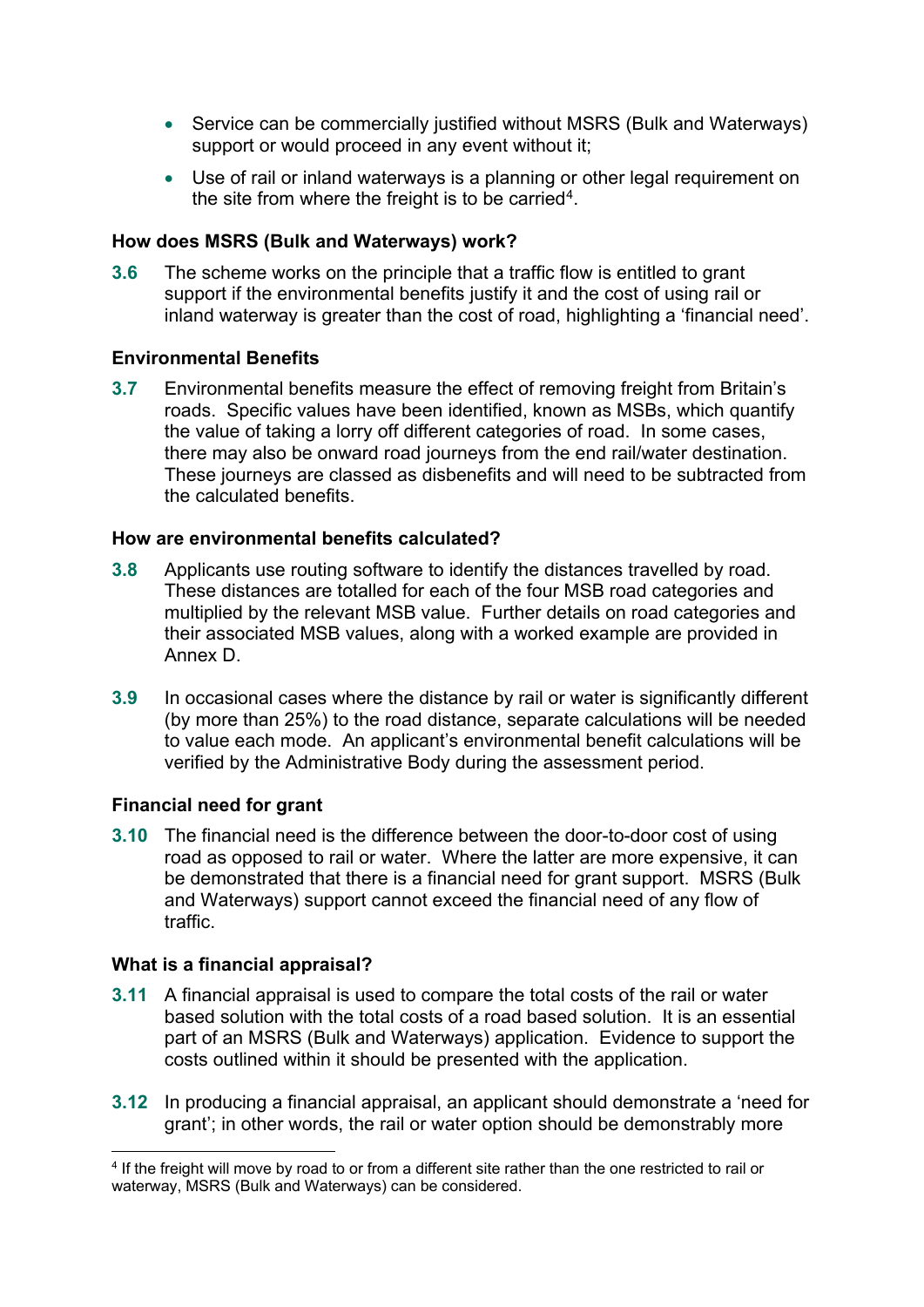expensive than the road option. Where this is the case, grant may be available to make the cost of moving the goods by rail or water equal to the road alternative. All calculations provided are checked and verified by the Administrative Body. An example and a further explanation of how the financial case is calculated can be found in Annex E.

**3.13** Capital investment eligible under FFG rules can be included in the financial appraisal up to a value of 1% of the total door to door costs of the rail or water option, up to a maximum of £30,000. In instances where the capital investment required exceeds £30,000, an application for FFG should be made in parallel with the application for MSRS (Bulk and Waterways).

#### **How much grant will I get?**

- **3.14** In applying for MSRS, applicants should be aware that applications will be prioritised on the basis of value for money. Those schemes which deliver the greatest value are most likely to succeed. It should also be noted that Administrative Bodies may impose minimum value for money thresholds that may vary over time. It is recommended that applicants seek advice about any such minimum value for money thresholds from the appropriate Administrative Body. Further details on prioritisation are provided in section 4.
- **3.15** Applicants should note that, in accordance with State aid requirements, the value of grant must not exceed 30% of the total rail costs.
- **3.16** It should also be noted that any grant cannot exceed 50% of the environmental benefit. Any applications not meeting this requirement will be treated as non-compliant and rejected.

#### **Who can apply?**

- **3.17** Any company may apply for MSRS (Bulk and Waterways), although grant is normally payable only to the goods service operator (GSO) of the service in question. It is strongly recommended that the application for support is made by the GSO. Where this does not happen, the GSO must be closely involved through the application process.
- **3.18** Due to the time and cost associated with assessing applications, some administrative bodies may stipulate a minimum application value for MSRS (Bulk and Waterways). If you are in any doubt or would like further information, please contact the relevant Administrative Body.

#### **What needs to be provided?**

**3.19** Application forms for grant support are available on the websites listed in section 6. These will need to be completed, signed and submitted, noting that where bid rounds are in operation deadlines will need to be adhered to. In addition to the application, a fully worked up financial appraisal should be provided, as well as details as to the environmental benefits that will be generated as a result of the scheme. Grant can only be provided if the Administrative Body is satisfied that it is in the public interest and that without grant support the freight in question would move by road. To demonstrate this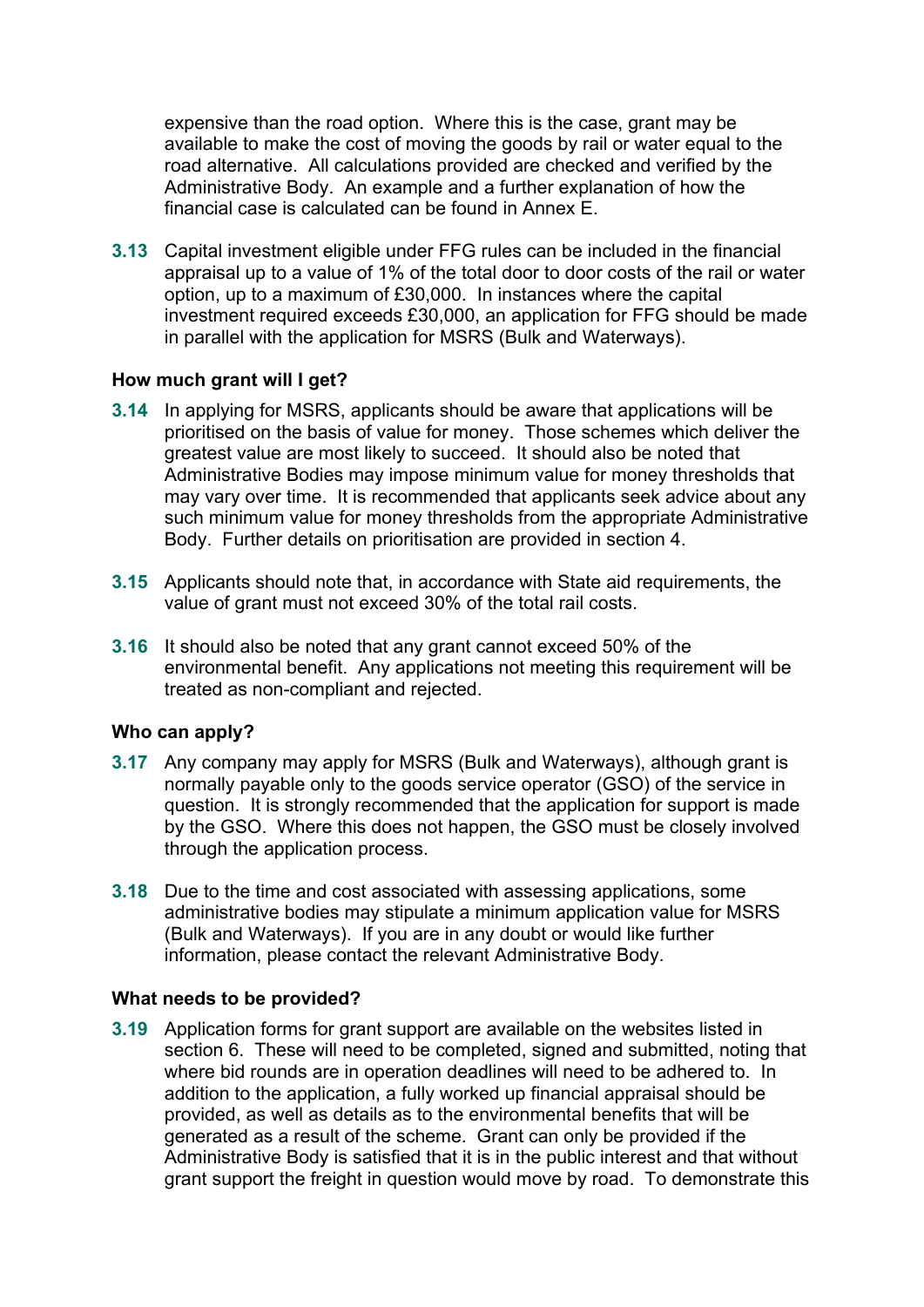there needs to be a soundly based prediction included in the application of the type and quantity of goods that will be conveyed by rail or water.

**3.20** Where the freight being moved is third party consignments, it may not be possible to secure a contract from that party and forecasts are likely to be less reliable. In such cases, a view on the robustness and accuracy of the forecast tonnage and the strength of any third party assurances will be taken. This may result in less volume than was applied for being contracted or the application for grant being rejected.

#### **Can I apply for MSRS (Bulk and Waterways) if I am tendering for work?**

**3.21** Applications are welcome from companies who are tendering for a contract and want to include a rail or water option that requires MSRS (Bulk and Waterways) support, however grant will not be offered until the contract has been won. As such an application is speculative, the Administrative Body may decide that it would be more appropriate to allocate funds to other applications that have a greater chance of delivering environmental benefits.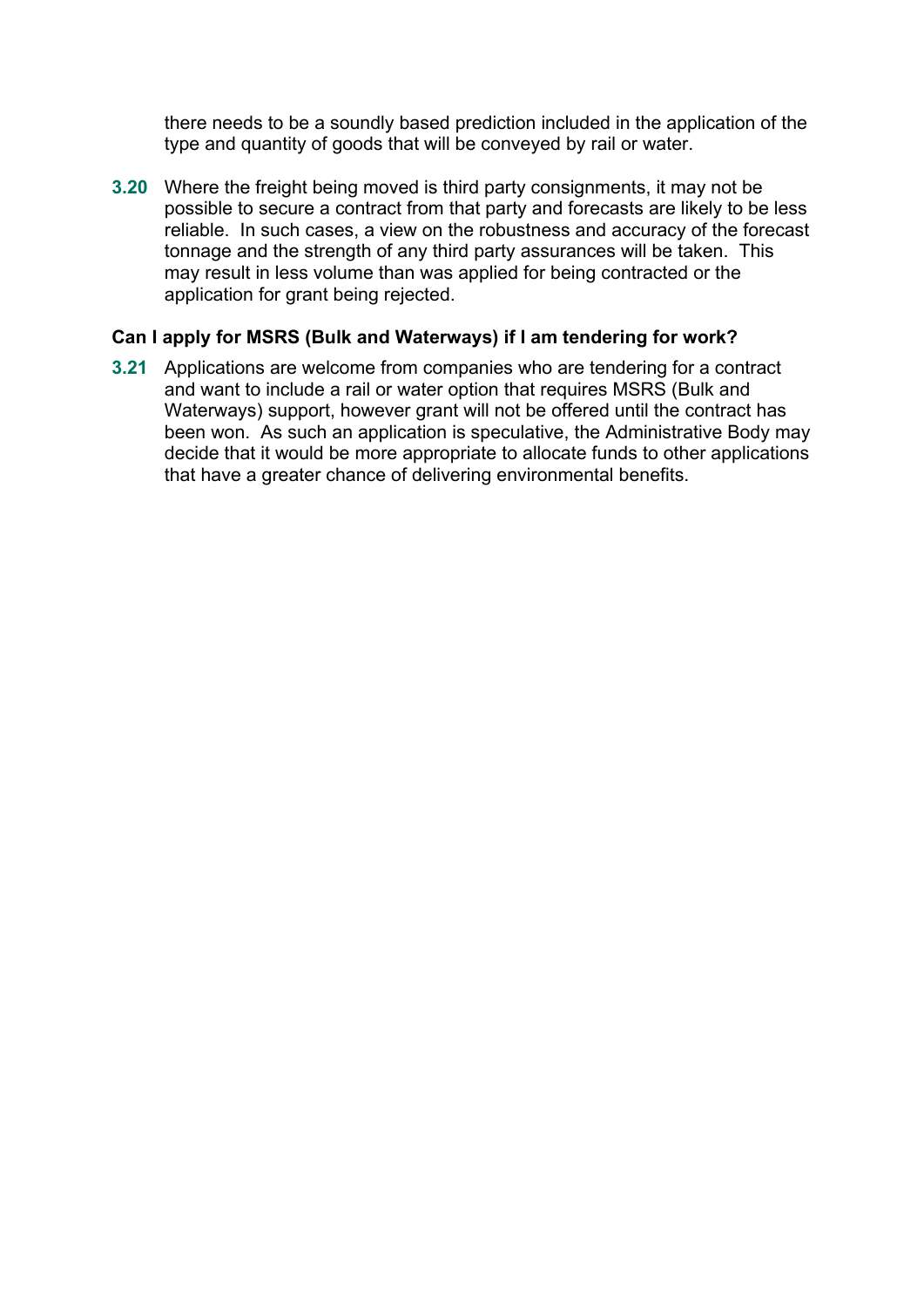## <span id="page-14-0"></span>**4. Applying for MSRS**

#### **Step 1: Develop your proposal**

**4.1** As a first step those interested in MSRS should develop a proposal, identifying amongst other things the traffic to be moved, its origin and destination and a freight operator who will carry the goods.

#### **Step 2: Informal discussions with the Administrative Body**

- **4.2** Once you have the basic proposal outlined, it is advisable that you contact the Administrative Body to discuss whether it is likely to be eligible for support. Through this initial discussion it may be necessary for a meeting to be held to discuss the proposal in more detail. This can potentially save any unnecessary work by you upfront. It will also enable you to find out about any bid round that may be in operation and any deadlines that will need to be adhered to.
- **4.3** If such a meeting is called, the Administrative Body will want to know the:
	- Type of traffic, including volumes and envisaged duration of the flow(s);
	- Nature of the service (e.g. single or multi-user);
	- Origin and destination of the traffic including details of the terminals or ports to be used;
	- Details of any discussions with rail or water freight operating companies, ports and terminal operators; and
	- Details of how evidence to support a claim for grant will be provided. should the application be successful.

#### **Step 3: Making an application for grant**

- **4.4** Application forms for applying for MSRS are available on the websites listed in section 6. Before submitting an application, it is advisable that you check:
	- Whether a bid round process is operation or whether applications are being handled on a first come, first served basis;
	- Whether the Administrative Body has set a minimum value threshold for applications; and
	- Whether it has set a minimum value for money threshold.

#### **Prioritisation of applications**

**4.5** Proposals will be prioritised on the basis of value for money. Those projects which deliver the greatest value are most likely to succeed. Your chances can be improved by applying at a rate below the maximum grant available. Other factors that may be considered include the financial viability and previous record of the applicant, and the deliverability of the traffic volumes contained in the application for grant. For further information on prioritisation please contact the relevant Administrative Body.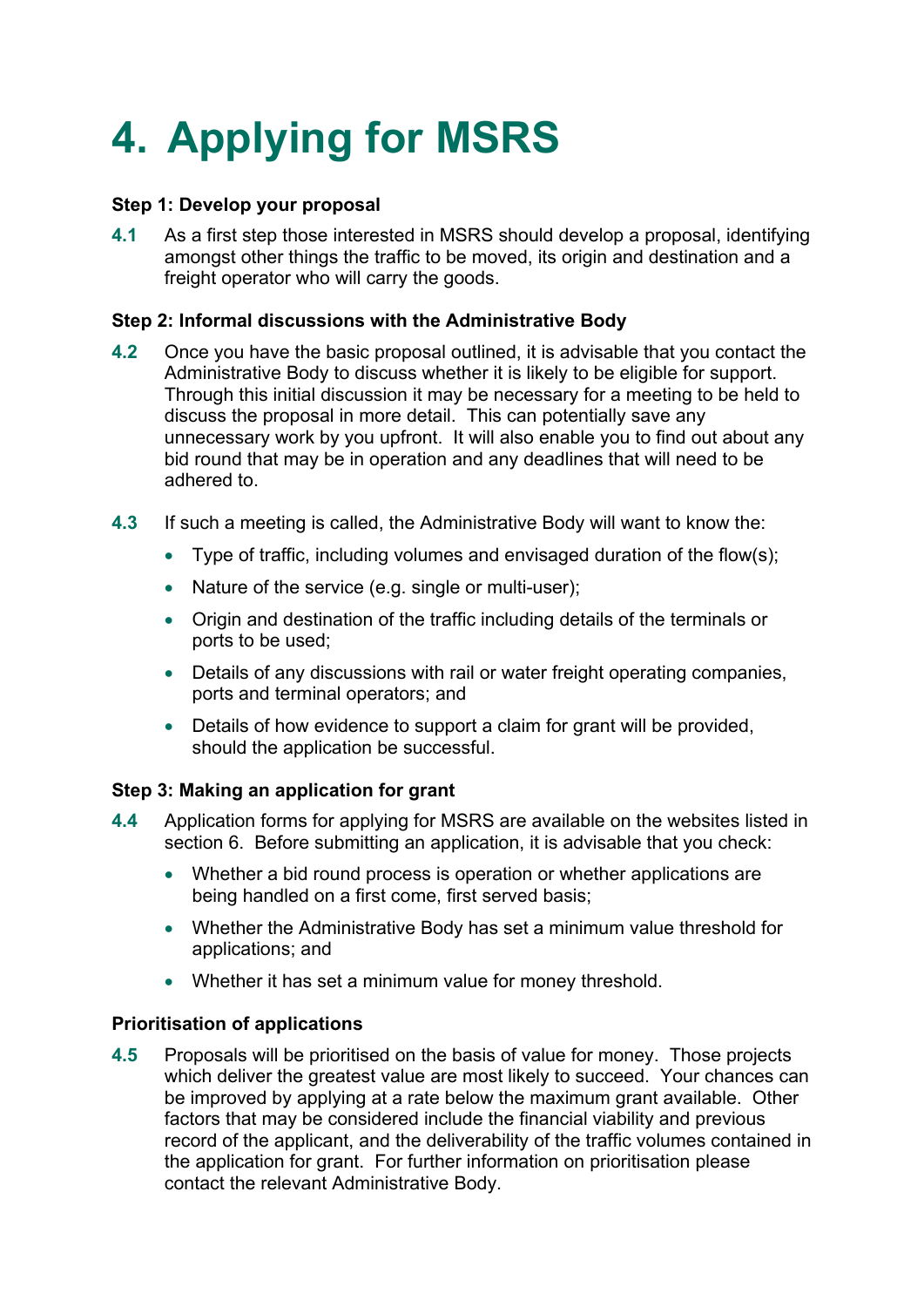#### **Allocation of funding**

- **4.6** A decision on an application for MSRS can be expected within 6 weeks of a fully supported application being submitted. In cases where a bid round is in operation, a decision can be expected within 6 weeks of the closure of the bid round. This timescale may vary in accordance with the detailed application procedures adopted by the respective administrative bodies.
- **4.7** There are likely to be circumstances where the Administrative Body will award part volumes for a restricted period to ensure that the volumes contained in the original application can be delivered. On other occasions the application for grant may be rejected.

#### **What happens if an application is successful?**

- **4.8** If successful, the Administrative Body you applied to will draw up a contract which you will need to sign and return. Until this happens, no grant will be paid.
- **4.9** Each contract will specify a rate payable for each unit (tonnes, container, vehicle etc) moved. This rate will be the lowest of the following:
	- Amount applied for by the applicant;
	- Assessed financial need;
	- Environmental benefits: and
	- Minimum value for money criteria of the Administrative Body.
- **4.10** The terms of the contract will be standard, varying only by the duration, volume and type of traffic on which MSRS will be paid. No payments can be made for traffic in excess of the contracted levels. It is important to note that grant will also not be paid retrospectively, but will be applicable, subject to a signed contract being in place, from a payment period<sup>5</sup> as outlined by the Administrative Body on the relevant website listed in section 6. Further details as to how the grant is paid can be found in section 5.

#### **Will the award of grant be made public?**

**4.11** In order to be clear and transparent the administrative bodies will publish the rates, value for money and duration for all awards. In addition, the total amount of contracted MSRS funding for each beneficiary will also be made publicly available.

#### **What happens if an application is unsuccessful?**

**4.12** If an application is unsuccessful, feedback can be provided on request as to the reasons why the application has not resulted in an offer of grant. It may be possible for an applicant to reapply in future, taking recognition of the feedback received.

 $5$  Payment periods align with the official rail periods as outlined in annex 6, other periods may be permitted for inland waterways traffic at the discretion of the administrative body.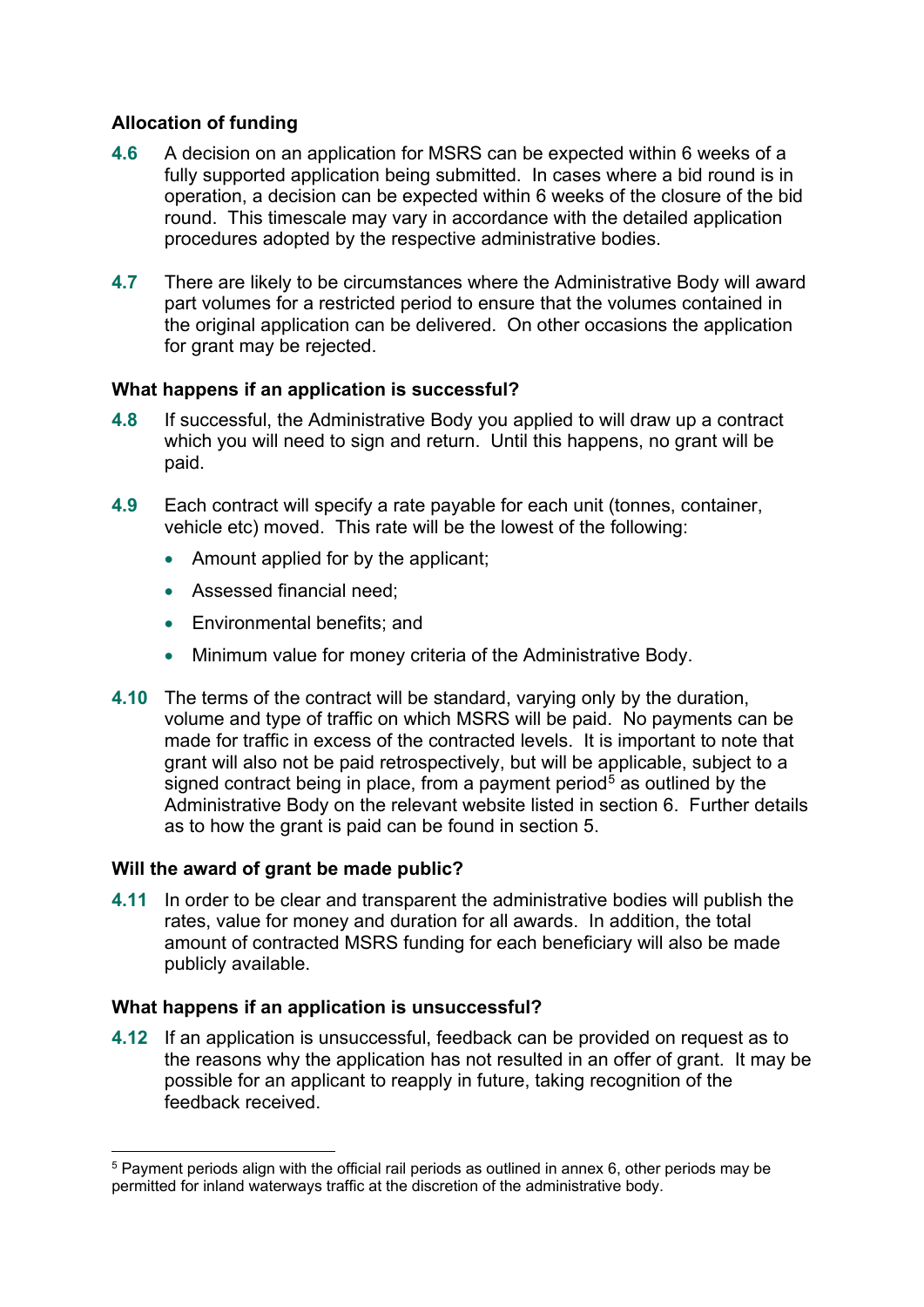## <span id="page-16-0"></span>**5. Payment and Monitoring**

#### **Payment of Grant**

- **5.1** MSRS is paid in arrears (i.e. once the traffic has moved). Claims for grant must be submitted on a standard form as supplied on the websites listed in section 6. This must be supported with evidence (derived from industry recording systems) of the traffic that has moved during the period. For inland waterways schemes please contact the relevant Administrative Body for details of the auditing arrangements required for submitting claims. All claims should be submitted within the time period as set out in the contract. Failure to submit claims within this time limit may result in a claim being rejected by the Administrative Body.
- **5.2** Grant payable will be dependent on the number of units (containers, tonnes etc.) moved in a period. This will be multiplied by the rate applicable for the flow. Grant will not be paid beyond the maximum volume for each flow as set out in the contract. It is permitted to make applications for additional volume for existing flows contracted through the MSRS scheme. These will be assessed alongside any applications for new traffic flows (and as part of a bid round process if one is operating).
- **5.3** Grant will normally be paid within 20 working days of a complete claim for payment and full supporting documentation being received.

#### **Monitoring**

- **5.4** Traffic moved under the MSRS contracts will be closely monitored through the claims submitted. Where traffic levels are lower than the forecasts provided by the grantee at the time of the agreement of the contract (and approved by the Administrative Body), adjustments may be made in order to release the budget for reallocation. This will ensure the effective control of the budget and maximise the amount of benefit that can be purchased through the scheme. The decision on whether clawback is required will be made following the regular formal contract reviews, as defined in the contract.
- **5.5** Under the terms of the contract that will be in place, the Administrative Body has powers to clawback volumes if, at the time of each formal review, traffic volumes fall 5% or more below the approved forecasts. In such a case a review will be undertaken, and the Administrative Body may, at its discretion, reduce the contracted volumes for the flow concerned by up to 100% of the projected shortfall.
- **5.6** Any such reductions will be made for the grant year in question, and for all future years of the contract. Grantees will be given the opportunity to describe any external factors beyond their control that may have affected the volumes moved, and the Administrative Body will consider whether these should be taken into account.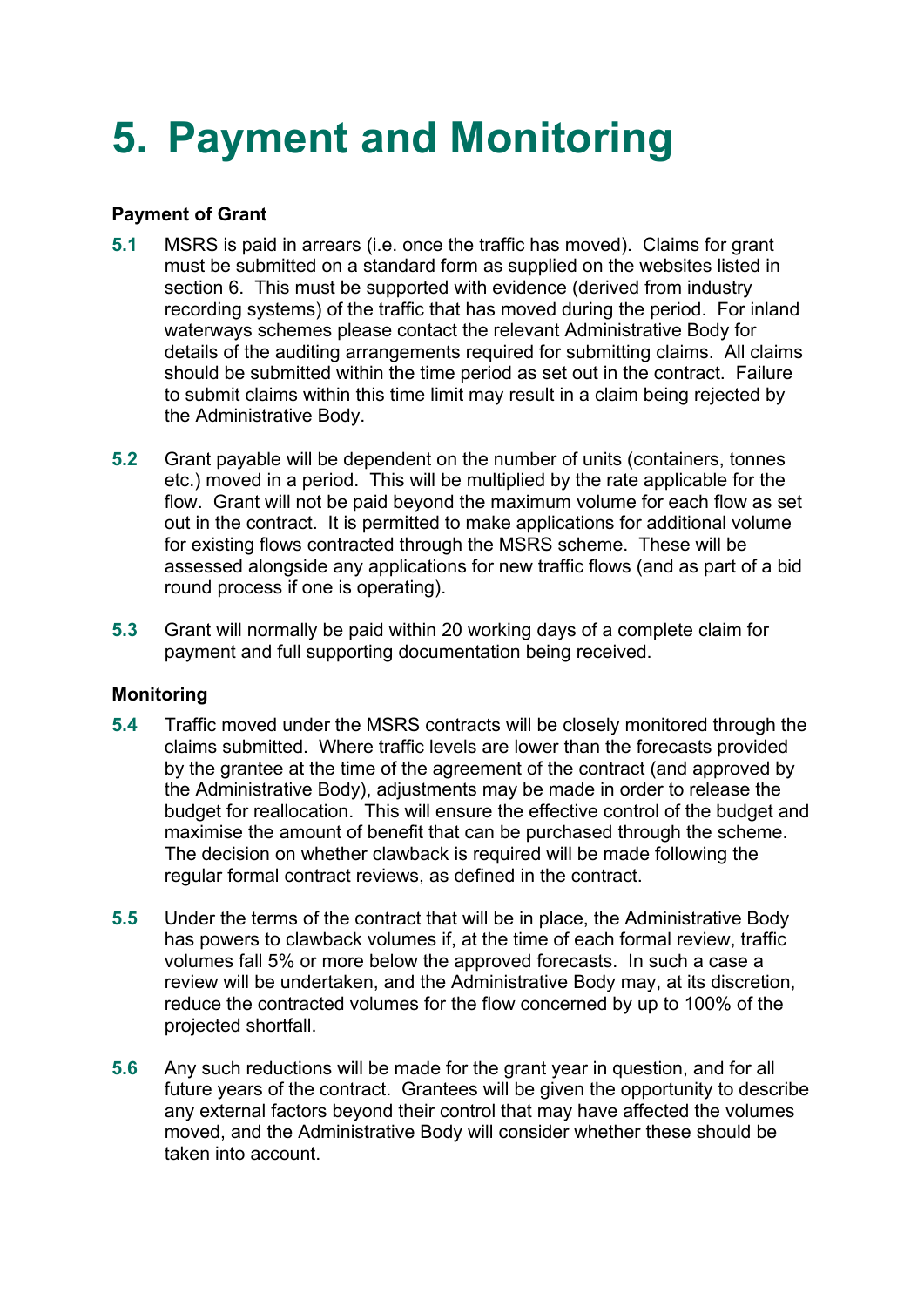#### **Transfer of Business**

- **5.7** The market for the movement of freight is competitive and it is possible that the beneficiary of a grant contract may lose some or all of the respective business to a competitor. For example, the volumes for a particular flow covered by an MSRS contract held by a freight operating company might be based wholly or partially on an agreement with a particular customer. For whatever reason this customer might subsequently decide to move its business to a competitor.
- **5.8** The entitlement to MSRS does not automatically transfer in such cases, and the prospective beneficiary must apply for MSRS in the usual way if they wish to secure an offer of grant over the longer term. However, the appropriate Administrative Body will seek to facilitate smooth transfers where appropriate, and it will consider re-allocations within MSRS on a temporary basis outside of any formal bid round process. This will be undertaken on a case-by-case basis at the sole discretion of the Administrative Body.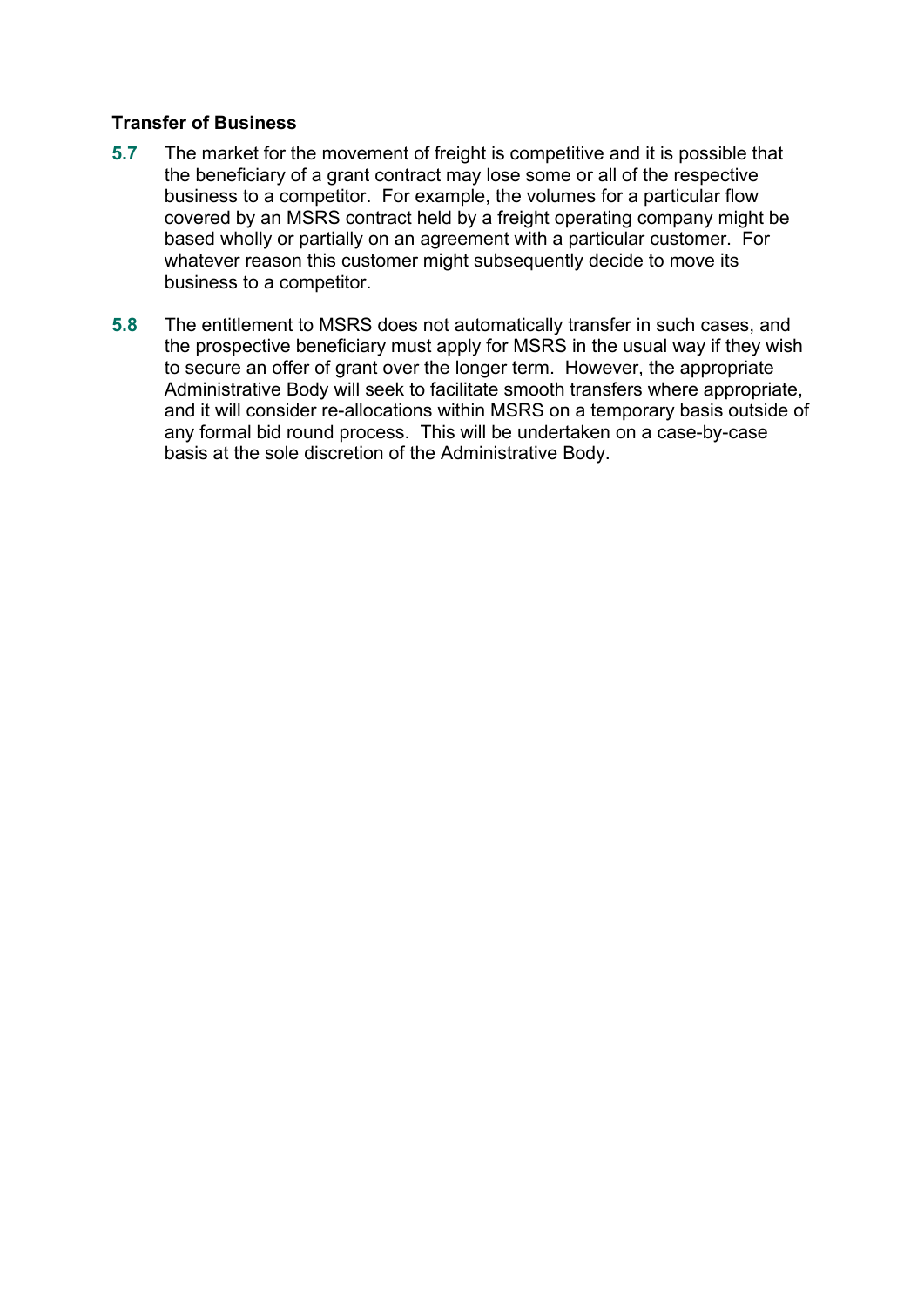### <span id="page-18-0"></span>**6. Contacts**

#### **England**

Freight Grants Team Department for Transport

Tel: 0300 330 3000

Email: [freightgrants@dft.gov.uk](mailto:freightgrants@dft.gov.uk) 

Website: [Mode Shift Revenue Support and Waterborne Freight Grant applications](https://www.gov.uk/government/publications/department-for-transport-delivers-more-grant-funding-to-transport-freight-by-rail/mode-shift-revenue-support-and-waterborne-freight-grant-applications-and-background-information) 

#### **Wales**

Rail Projects Team Economic Infrastructure – Transport Welsh Government Cathays Park Cardiff CF10 3NQ

Tel: 0300 060 4400

Website:<https://beta.gov.wales/freight>

#### **Scotland**

Freight Grants Team Transport Scotland Aviation, Maritime, Freight and Canals Directorate Scottish Government Victoria Quay Edinburgh, EH6 6QQ

Tel: 0131 244 1526

Website: [https://www.transport.gov.scot/our-approach/industry-guidance/freight](https://www.transport.gov.scot/our-approach/industry-guidance/freight-transport/#42454)[transport/#42454](https://www.transport.gov.scot/our-approach/industry-guidance/freight-transport/#42454)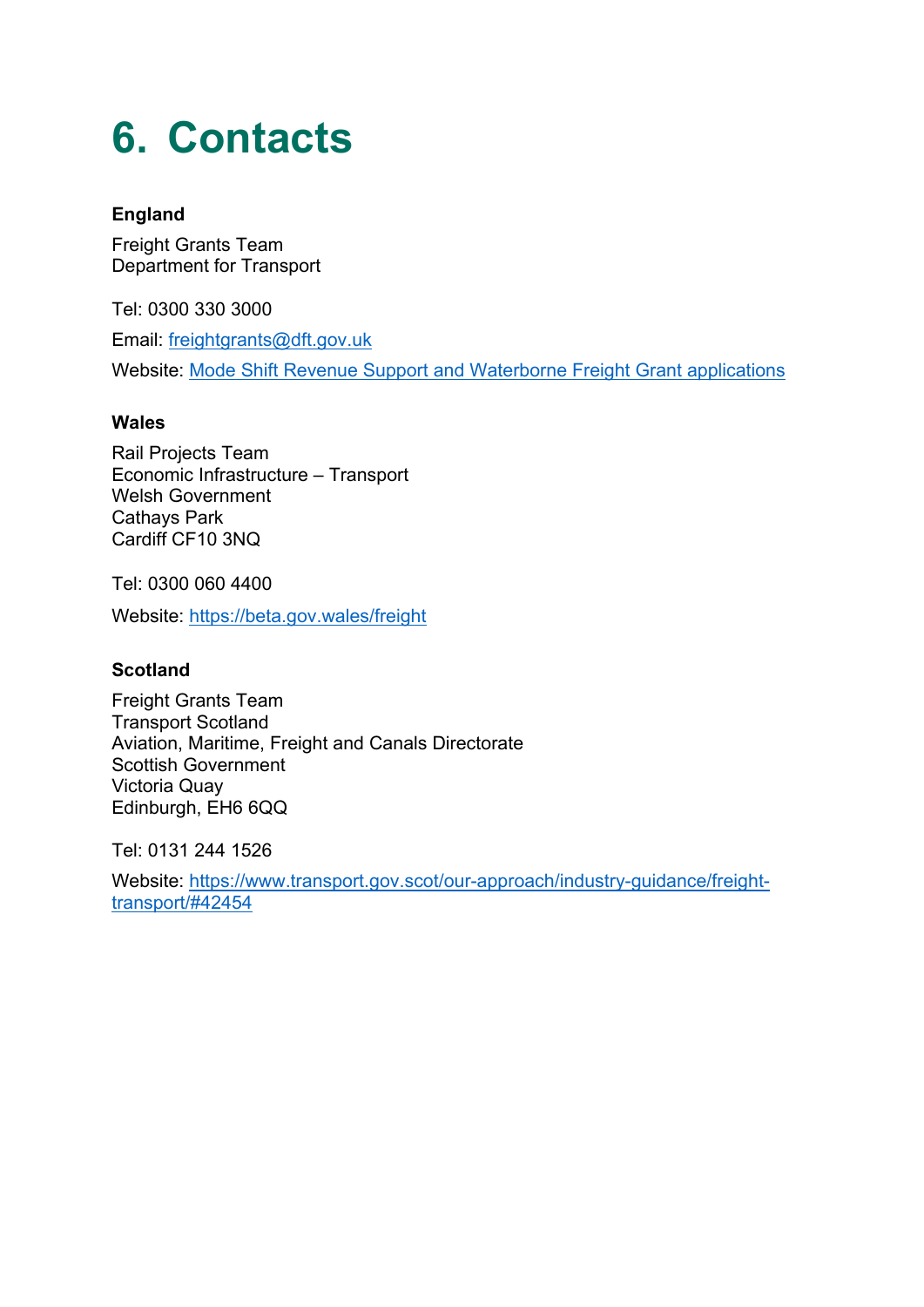

### <span id="page-19-0"></span>**Annex A: MSRS (Intermodal) Zone Map**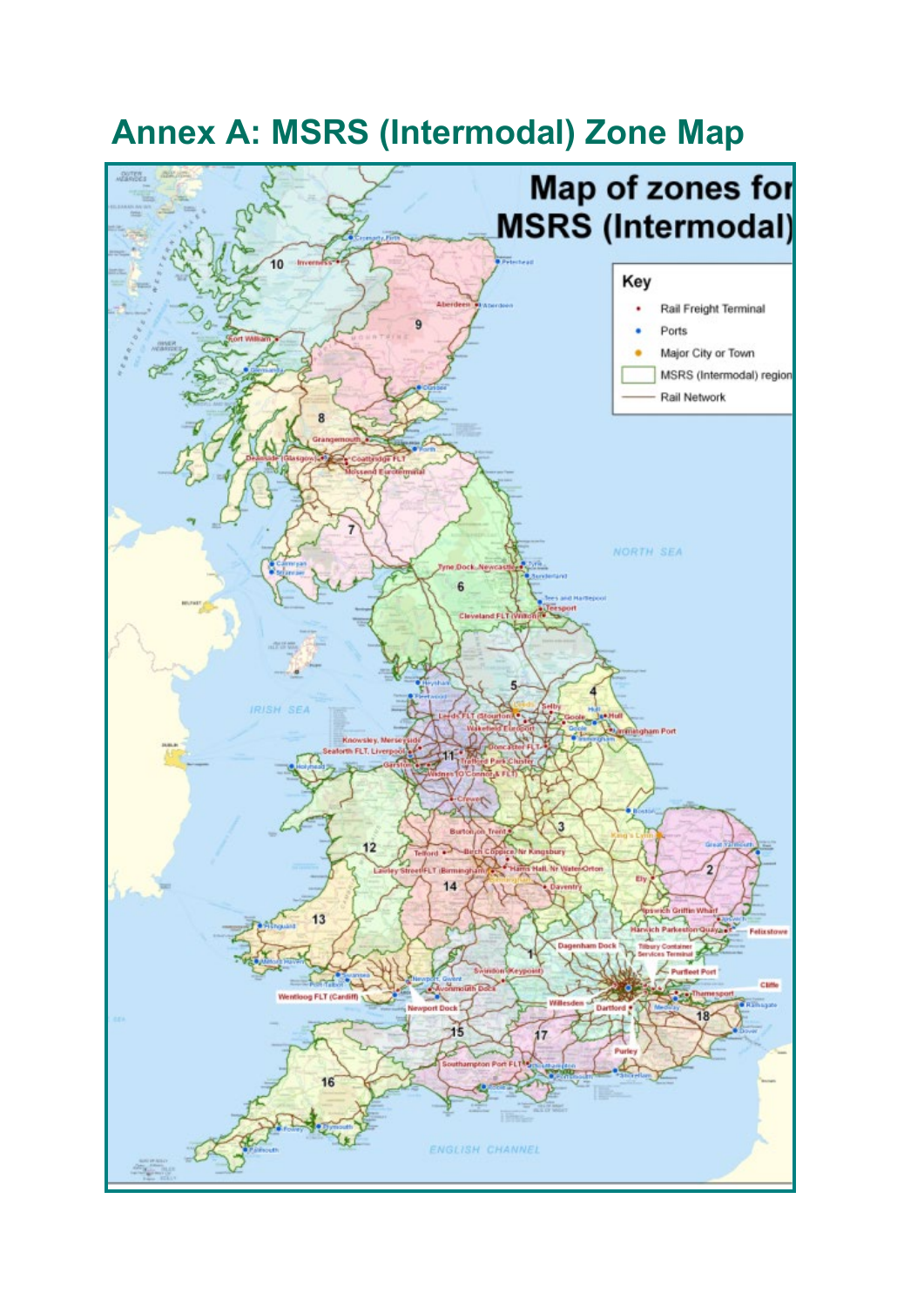### <span id="page-20-0"></span>**Annex B: MSRS (Intermodal) Grant Rates**

|                    | <b>Destination Zone (Inland Terminal)</b> |     |                |     |     |     |     |                |     |              |              |     |     |     |             |     |     |     |     |
|--------------------|-------------------------------------------|-----|----------------|-----|-----|-----|-----|----------------|-----|--------------|--------------|-----|-----|-----|-------------|-----|-----|-----|-----|
|                    | Zone                                      | 1   | $\overline{2}$ | 3   | 4   | 5   | 6   | $\overline{7}$ | 8   | 9            | 10           | 11  | 12  | 13  | 14          | 15  | 16  | 17  | 18  |
|                    | 1                                         |     | 70             | 66  | 112 | 26  | 0   | $\mathbf{0}$   | 0   | $\mathbf{0}$ | $\mathbf{0}$ | 17  | 56  | 72  | 57          | 90  | 20  | 95  | 20  |
|                    | 2 <sup>1</sup>                            | 109 |                | 64  | 102 | 25  | 0   | 0              | 0   | 0            | 0            | 0   | 37  | 61  | 22          | 103 | 0   | 20  | 114 |
|                    | 3                                         | 96  | 66             |     | 104 | 88  | 131 | 158            | 85  | 0            | 0            | 139 | 109 | 141 | 106         | 125 | 64  | 54  | 71  |
|                    | 4                                         | 123 | 85             | 117 |     | 16  | 65  | 112            | 115 | 40           | 1            | 74  | 103 | 133 | 54          | 91  | 56  | 78  | 65  |
|                    | 5                                         |     |                |     |     |     |     |                |     |              |              |     |     |     |             |     |     |     |     |
|                    | 6                                         | 0   | 0              | 128 | 83  | 49  |     | 97             | 110 | 83           | 39           | 107 | 136 | 90  | 103         | 118 | 77  | 0   | 0   |
|                    | $\overline{7}$                            | 0   | 0              | 49  | 107 | 164 | 165 |                | 91  | 128          | 95           | 123 | 123 | 66  | 63          | 96  | 0   | 0   | 0   |
| Origin Zone (Port) | 8                                         | 0   | 0              | 0   | 84  | 88  | 94  | 3              |     | 139          | 129          | 29  | 51  | 60  | $\mathbf 0$ | 87  | 0   | 0   | 0   |
|                    | 9                                         | 0   | 0              | 0   | 36  | 83  | 121 | 141            | 141 |              | 135          | 36  | 59  | 0   | 0           | 0   | 0   | 0   | 0   |
|                    | 10                                        | 0   | 0              | 0   | 0   | 55  | 78  | 109            | 108 | 135          |              | 57  | 21  | 0   | 0           | 0   | 0   | 0   | 0   |
|                    | 11                                        | 18  | 0              | 99  | 82  | 41  | 96  | 17             | 27  | 73           | 44           |     | 34  | 141 | 111         | 91  | 98  | 7   | 23  |
|                    | 12                                        | 91  | 4              | 79  | 110 | 69  | 124 | 43             | 52  | 56           | 18           | 28  |     | 139 | 95          | 102 | 80  | 62  | 0   |
|                    | 13                                        | 42  | 23             | 90  | 123 | 139 | 69  | 87             | 74  | 0            | 0            | 129 | 139 |     | 80          | 3   | 70  | 72  | 33  |
|                    | 14                                        |     |                |     |     |     |     |                |     |              |              |     |     |     |             |     |     |     |     |
|                    | 15                                        | 30  | 63             | 58  | 98  | 93  | 97  | 90             | 98  | $\mathbf{0}$ | 0            | 79  | 102 | 3   | 30          |     | 57  | 60  | 50  |
|                    | 16                                        | 85  | 0              | 82  | 49  | 79  | 0   | 79             | 6   | 0            | 0            | 114 | 81  | 70  | 89          | 57  |     | 151 | 0   |
|                    | 17                                        | 40  | 0              | 26  | 70  | 14  | 0   | $\mathbf 0$    | 0   | $\mathbf 0$  | 0            | 20  | 60  | 68  | 42          | 56  | 151 |     | 107 |
|                    | 18                                        | 55  | 114            | 100 | 92  | 88  | 14  | 0              | 0   | 0            | 0            | 81  | 36  | 100 | 92          | 91  | 21  | 104 |     |

#### **Maximum port grant rates (£) from 1 April 2022 to 31 March 2023**

#### **Maximum domestic grant rates (£) from 1 April 2022 to 31 March 2023**

|                    |                |                |                |                |     |     |     |                | <b>Destination Zone</b> |                |     |     |     |                |     |     |     |     |     |
|--------------------|----------------|----------------|----------------|----------------|-----|-----|-----|----------------|-------------------------|----------------|-----|-----|-----|----------------|-----|-----|-----|-----|-----|
|                    | Zone           | $\overline{1}$ | $\overline{2}$ | 3 <sup>1</sup> | 4   | 5   | 6   | $\overline{7}$ | 8                       | 9 <sup>°</sup> | 10  | 11  | 12  | 13             | 14  | 15  | 16  | 17  | 18  |
|                    | 1              |                | 123            | 71             | 158 | 93  | 56  | 21             | 9                       | 0              | 0   | 106 | 143 | 39             | 31  | 27  | 86  | 41  | 40  |
|                    | $\overline{2}$ | 123            |                | 123            | 192 | 123 | 38  | 7              | 0                       | 0              | 0   | 94  | 150 | 83             | 145 | 114 | 88  | 79  | 101 |
|                    | 3              | 71             | 123            |                | 125 | 110 | 138 | 80             | $\bf{0}$                | 38             | 0   | 127 | 142 | 90             | 24  | 56  | 112 | 54  | 99  |
|                    | 4              | 158            | 192            | 125            |     | 19  | 70  | 119            | 118                     | 92             | 54  | 79  | 110 | 142            | 61  | 95  | 88  | 158 | 132 |
|                    | 5              | 93             | 123            | 110            | 19  |     | 34  | 83             | 86                      | 131            | 115 | 37  | 68  | 109            | 55  | 90  | 119 | 103 | 49  |
|                    | 6              | 56             | 38             | 138            | 70  | 34  |     | 80             | 94                      | 162            | 121 | 94  | 124 | 14             | 80  | 44  | 119 | 7   | 0   |
|                    | $\overline{7}$ | 21             | $\overline{7}$ | 80             | 119 | 83  | 80  |                | 0                       | 142            | 151 | 16  | 41  | 34             | 105 | 64  | 136 | 0   | 0   |
|                    | 8              | 9              | 0              | 0              | 118 | 86  | 94  | $\mathbf{0}$   |                         | 157            | 123 | 26  | 48  | 12             | 21  | 29  | 66  | 0   | 0   |
| <b>Origin Zone</b> | 9              | 0              | 0              | 38             | 92  | 131 | 162 | 142            | 157                     |                | 141 | 74  | 113 | 0              | 51  | 10  | 0   | 0   | 0   |
|                    | 10             | 0              | $\mathbf{0}$   | 0              | 54  | 115 | 121 | 151            | 123                     | 141            |     | 100 | 74  | 0              | 16  | 0   | 0   | 0   | 0   |
|                    | 11             | 106            | 94             | 127            | 79  | 37  | 94  | 16             | 26                      | 74             | 100 |     | 25  | 130            | 98  | 78  | 131 | 108 | 41  |
|                    | 12             | 143            | 150            | 142            | 110 | 68  | 124 | 41             | 48                      | 113            | 74  | 25  |     | 137            | 122 | 102 | 120 | 156 | 88  |
|                    | 13             | 39             | 83             | 90             | 142 | 109 | 14  | 34             | 12                      | 0              | 0   | 130 | 137 |                | 79  | 0   | 68  | 71  | 44  |
|                    | 14             | 31             | 145            | 24             | 61  | 55  | 80  | 105            | 21                      | 51             | 16  | 98  | 122 | 79             |     | 27  | 86  | 152 | 102 |
|                    | 15             | 27             | 114            | 56             | 95  | 90  | 44  | 64             | 29                      | 10             | 0   | 78  | 102 | $\blacksquare$ | 27  |     | 55  | 58  | 36  |
|                    | 16             | 86             | 88             | 112            | 88  | 119 | 119 | 136            | 66                      | 0              | 0   | 131 | 120 | 68             | 86  | 55  |     | 201 | 78  |
|                    | 17             | 41             | 79             | 54             | 158 | 103 | 7   | 0              | 0                       | 0              | 0   | 108 | 156 | 71             | 152 | 58  | 201 |     | 99  |
|                    | 18             | 40             | 101            | 99             | 132 | 49  | 0   | 0              | 0                       | $\bf{0}$       | 0   | 41  | 88  | 44             | 102 | 36  | 78  | 99  |     |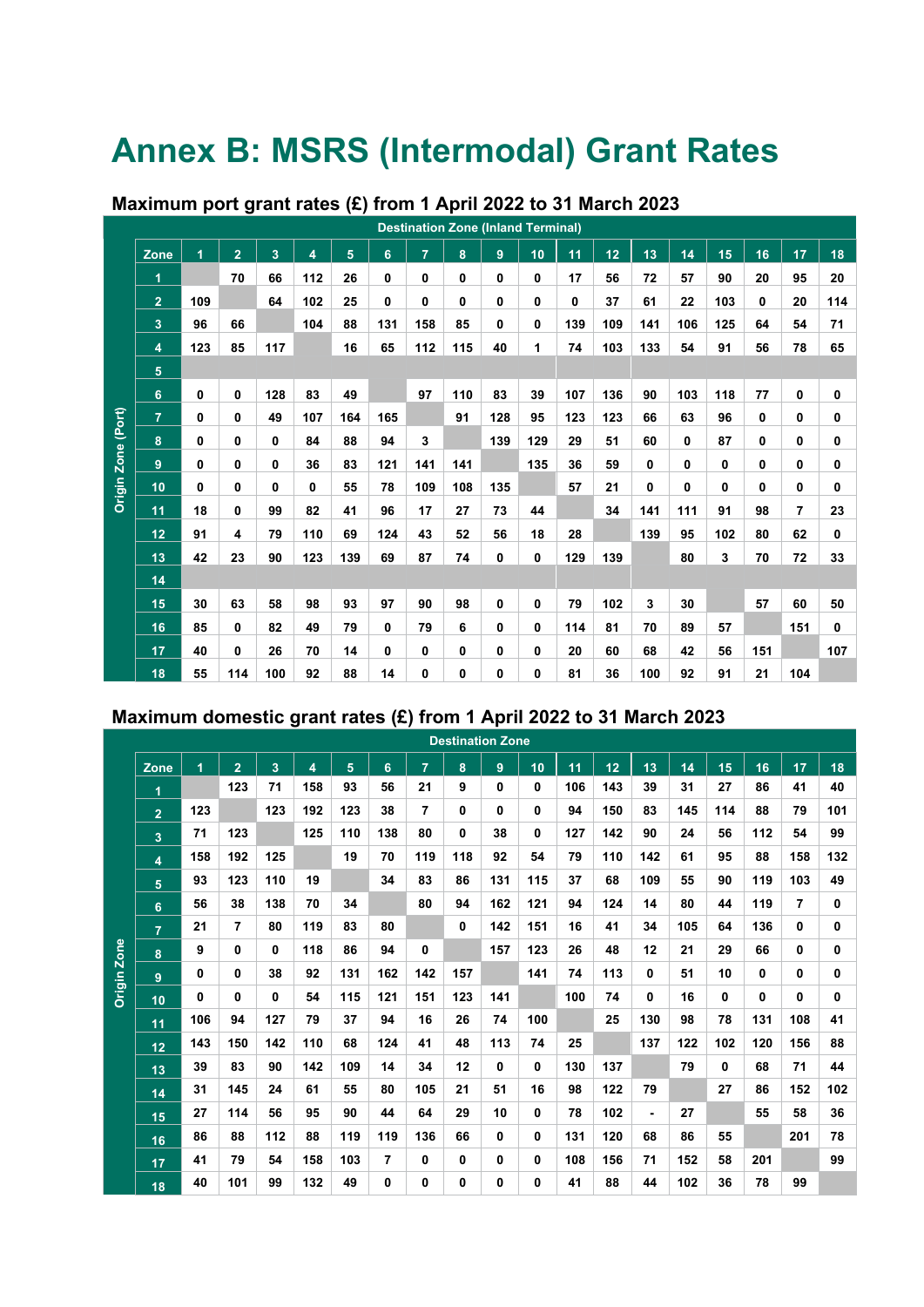### <span id="page-21-0"></span>**Annex C: MSRS (Intermodal) Environmental Benefits**

#### **Maximum port environmental benefits (£) from 1 April 2022 to 31 March 2023**

|             | <b>Destination Zone (Inland Terminal)</b> |     |                |                |     |     |     |     |     |     |     |     |                 |     |     |     |     |     |     |
|-------------|-------------------------------------------|-----|----------------|----------------|-----|-----|-----|-----|-----|-----|-----|-----|-----------------|-----|-----|-----|-----|-----|-----|
|             | Zone                                      | 1   | $\overline{2}$ | $\overline{3}$ | 4   | 5   | 6   | 7   | 8   | 9   | 10  | 11  | 12 <sub>2</sub> | 13  | 14  | 15  | 16  | 17  | 18  |
|             | 1                                         |     | 70             | 88             | 172 | 158 | 198 | 208 | 216 | 356 | 389 | 190 | 211             | 125 | 100 | 113 | 165 | 119 | 20  |
|             | $\overline{2}$                            | 136 |                | 140            | 220 | 206 | 246 | 290 | 297 | 436 | 470 | 252 | 273             | 193 | 168 | 182 | 243 | 213 | 114 |
|             | 3                                         | 97  | 146            |                | 104 | 88  | 131 | 163 | 176 | 312 | 346 | 153 | 174             | 171 | 106 | 125 | 187 | 169 | 122 |
|             | 4                                         | 153 | 197            | 117            |     | 16  | 65  | 112 | 115 | 253 | 286 | 74  | 103             | 137 | 54  | 91  | 153 | 174 | 176 |
|             | 5                                         |     |                |                |     |     |     |     |     |     |     |     |                 |     |     |     |     |     |     |
| (Port)      | 6                                         | 198 | 242            | 165            | 83  | 49  |     | 97  | 110 | 243 | 277 | 107 | 136             | 182 | 103 | 136 | 197 | 219 | 220 |
|             | $\overline{7}$                            | 243 | 373            | 246            | 214 | 182 | 196 |     | 91  | 230 | 264 | 123 | 145             | 237 | 214 | 196 | 253 | 322 | 318 |
|             | 8                                         | 151 | 281            | 152            | 120 | 88  | 94  | 3   |     | 147 | 184 | 29  | 51              | 145 | 120 | 102 | 160 | 229 | 226 |
| <b>Zone</b> | 9                                         | 291 | 421            | 289            | 258 | 232 | 257 | 145 | 156 |     | 140 | 172 | 194             | 286 | 258 | 240 | 301 | 370 | 367 |
|             | 10                                        | 325 | 455            | 323            | 292 | 266 | 263 | 179 | 193 | 140 |     | 206 | 224             | 319 | 291 | 274 | 334 | 403 | 400 |
| Origin      | 11                                        | 135 | 247            | 146            | 82  | 41  | 96  | 17  | 27  | 170 | 204 |     | 34              | 141 | 111 | 91  | 145 | 215 | 212 |
|             | 12                                        | 145 | 258            | 157            | 110 | 69  | 124 | 43  | 52  | 194 | 224 | 28  |                 | 139 | 122 | 102 | 155 | 226 | 222 |
|             | 13                                        | 42  | 181            | 108            | 144 | 139 | 170 | 136 | 149 | 286 | 319 | 129 | 139             |     | 80  | 3   | 70  | 72  | 121 |
|             | 14                                        |     |                |                |     |     |     |     |     |     |     |     |                 |     |     |     |     |     |     |
|             | 15                                        | 30  | 170            | 58             | 98  | 93  | 124 | 90  | 103 | 240 | 274 | 79  | 102             | 3   | 30  |     | 57  | 60  | 109 |
|             | 16                                        | 89  | 232            | 114            | 160 | 155 | 183 | 152 | 161 | 301 | 335 | 134 | 155             | 70  | 89  | 57  |     | 205 | 161 |
|             | 17                                        | 40  | 196            | 166            | 177 | 172 | 204 | 218 | 226 | 366 | 399 | 200 | 221             | 68  | 151 | 56  | 200 |     | 111 |
|             | 18                                        | 55  | 114            | 111            | 194 | 180 | 220 | 230 | 237 | 377 | 411 | 212 | 233             | 100 | 124 | 98  | 151 | 104 |     |

#### **Maximum domestic environmental benefits (£) from 1 April 2022 to 31 March 2023**

|        |                |     |                |     |     |     |     |              | <b>Destination Zone</b> |     |     |     |                 |     |     |     |     |     |     |
|--------|----------------|-----|----------------|-----|-----|-----|-----|--------------|-------------------------|-----|-----|-----|-----------------|-----|-----|-----|-----|-----|-----|
|        | <b>Zone</b>    | 1   | $\overline{2}$ | 3   | 4   | 5   | 6   | 7            | 8                       | 9   | 10  | 11  | 12 <sub>2</sub> | 13  | 14  | 15  | 16  | 17  | 18  |
|        | 1              |     | 123            | 71  | 158 | 93  | 184 | 139          | 152                     | 289 | 323 | 136 | 143             | 39  | 31  | 27  | 86  | 41  | 40  |
|        | $\overline{2}$ | 123 |                | 123 | 203 | 189 | 229 | 273          | 286                     | 421 | 454 | 235 | 256             | 179 | 152 | 168 | 231 | 203 | 101 |
|        | 3              | 71  | 123            |     | 125 | 110 | 154 | 137          | 150                     | 288 | 321 | 134 | 158             | 108 | 24  | 56  | 112 | 173 | 99  |
|        | 4              | 158 | 203            | 125 |     | 19  | 70  | 119          | 118                     | 256 | 290 | 79  | 110             | 142 | 61  | 95  | 158 | 179 | 181 |
|        | 5              | 93  | 189            | 110 | 19  |     | 34  | 83           | 86                      | 230 | 265 | 37  | 68              | 137 | 55  | 90  | 153 | 175 | 167 |
|        | 6              | 184 | 229            | 154 | 70  | 34  |     | 80           | 94                      | 255 | 262 | 94  | 124             | 168 | 80  | 122 | 180 | 206 | 207 |
|        | $\overline{7}$ | 139 | 273            | 137 | 119 | 83  | 80  |              | 0                       | 142 | 177 | 16  | 41              | 133 | 105 | 87  | 150 | 220 | 217 |
| Zone   | 8              | 152 | 286            | 150 | 118 | 86  | 94  | $\mathbf{0}$ |                         | 157 | 195 | 26  | 48              | 146 | 118 | 100 | 158 | 228 | 225 |
|        | 9              | 289 | 421            | 288 | 256 | 230 | 255 | 142          | 157                     |     | 141 | 170 | 192             | 284 | 256 | 238 | 300 | 369 | 366 |
| Origin | 10             | 323 | 454            | 321 | 290 | 265 | 262 | 177          | 195                     | 141 |     | 204 | 221             | 317 | 289 | 272 | 333 | 403 | 399 |
|        | 11             | 136 | 235            | 134 | 79  | 37  | 94  | 16           | 26                      | 170 | 204 |     | 25              | 130 | 98  | 78  | 131 | 202 | 199 |
|        | 12             | 143 | 256            | 158 | 110 | 68  | 124 | 41           | 48                      | 192 | 221 | 25  |                 | 137 | 122 | 102 | 153 | 224 | 221 |
|        | 13             | 39  | 179            | 108 | 142 | 137 | 168 | 133          | 146                     | 284 | 317 | 130 | 137             |     | 79  |     | 68  | 71  | 121 |
|        | 14             | 31  | 152            | 24  | 61  | 55  | 80  | 105          | 118                     | 256 | 289 | 98  | 122             | 79  |     | 27  | 86  | 157 | 112 |
|        | 15             | 27  | 168            | 56  | 95  | 90  | 122 | 87           | 100                     | 238 | 272 | 78  | 102             |     | 27  |     | 55  | 58  | 109 |
|        | 16             | 86  | 231            | 112 | 158 | 153 | 180 | 150          | 158                     | 300 | 333 | 131 | 153             | 68  | 86  | 55  |     | 208 | 159 |
|        | 17             | 41  | 203            | 173 | 179 | 175 | 206 | 220          | 228                     | 369 | 403 | 202 | 224             | 71  | 157 | 58  | 208 |     | 115 |
|        | 18             | 40  | 101            | 99  | 181 | 167 | 207 | 217          | 225                     | 366 | 399 | 199 | 221             | 121 | 112 | 109 | 159 | 115 |     |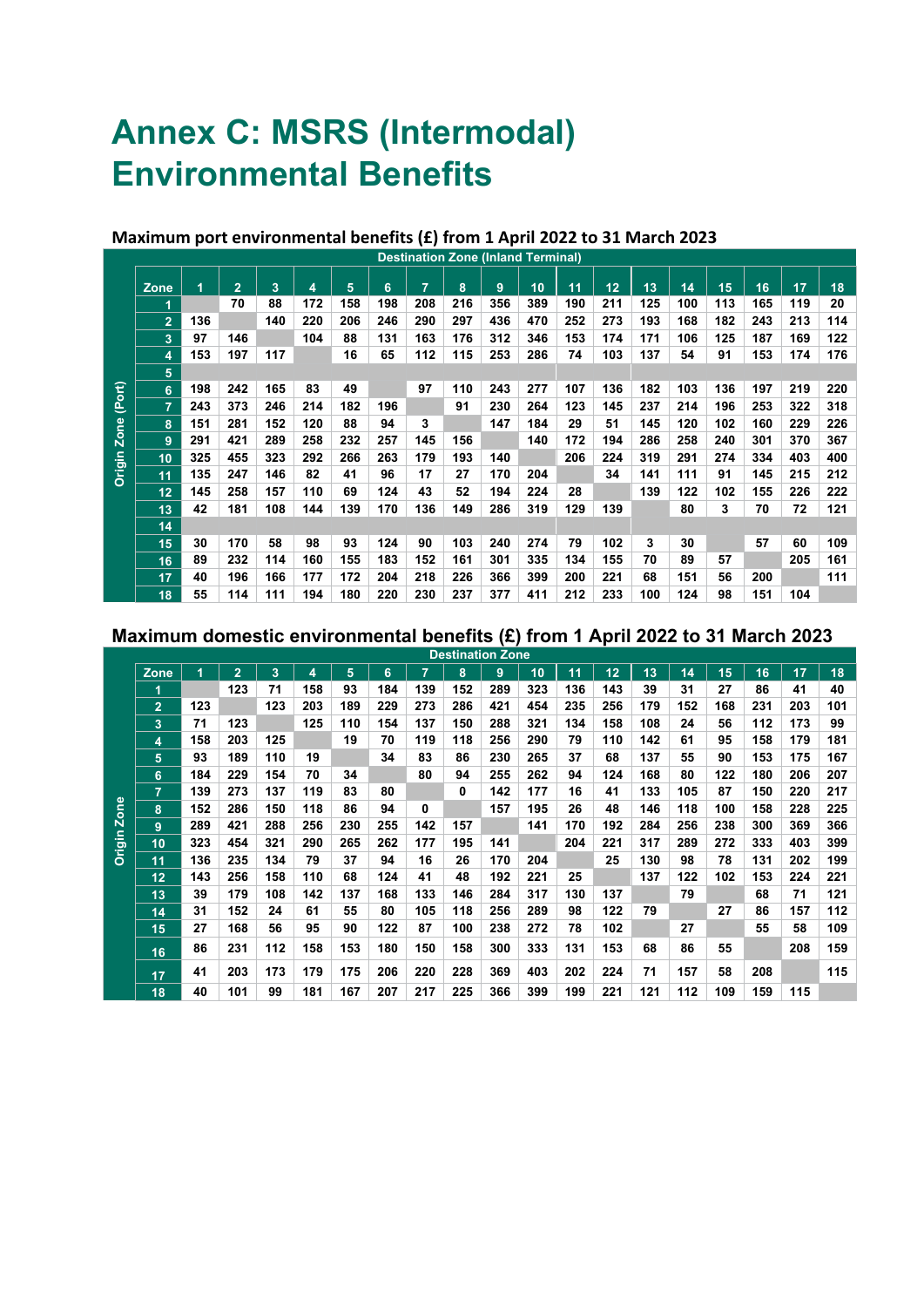### <span id="page-22-0"></span>**Annex D: MSRS (Bulk and Waterways) Environmental Benefits**

**D.1** The calculation of environmental benefits is an essential part of a MSRS (Bulk and Waterways) application. This annex aims, through a step-by-step process, to provide guidance as to how this can be achieved. In addition to this annex, it is recommended that applicants read the more detailed information on environmental benefits which is available from each of the administrative bodies listed in section 6.

#### **Step 1: Identifying flow details**

- **D.2** Applicants as a first step will need to know some basic information before progressing to calculate the environmental benefits. This will include details on the:
	- Origin and destination of the traffic, preferably by postcode;
	- Average payload of the lorries used; and
	- Whether there are any backload or lorries returning empty to the origin.
- **D.3** Once you have this information to hand, progress to step 2.

#### **Step 2: Understanding Mode Shift Benefit Values**

**D.4** The Administering Bodies for MSRS have valued the environmental and social benefits of removing one lorry mile of freight from road and transferring it to rail or water. These are known as MSB values. Table D1.1 outlines these by the four identified road categories. These values are used by applicants in calculating the environmental benefits.

| <b>Table D1.1 Mode Shift Benefit Values</b> |       |  |  |  |  |  |  |  |  |  |
|---------------------------------------------|-------|--|--|--|--|--|--|--|--|--|
| <b>Road Type</b>                            | Value |  |  |  |  |  |  |  |  |  |
| Motorways standard                          | £0.11 |  |  |  |  |  |  |  |  |  |
| Motorways high value                        | £1.61 |  |  |  |  |  |  |  |  |  |
| A Roads $6$                                 | £1.23 |  |  |  |  |  |  |  |  |  |
| <b>Other Roads</b>                          | £3.38 |  |  |  |  |  |  |  |  |  |

 $6$  Not including single track A roads with passing places (in Scotland), which will be treated as "Other Roads".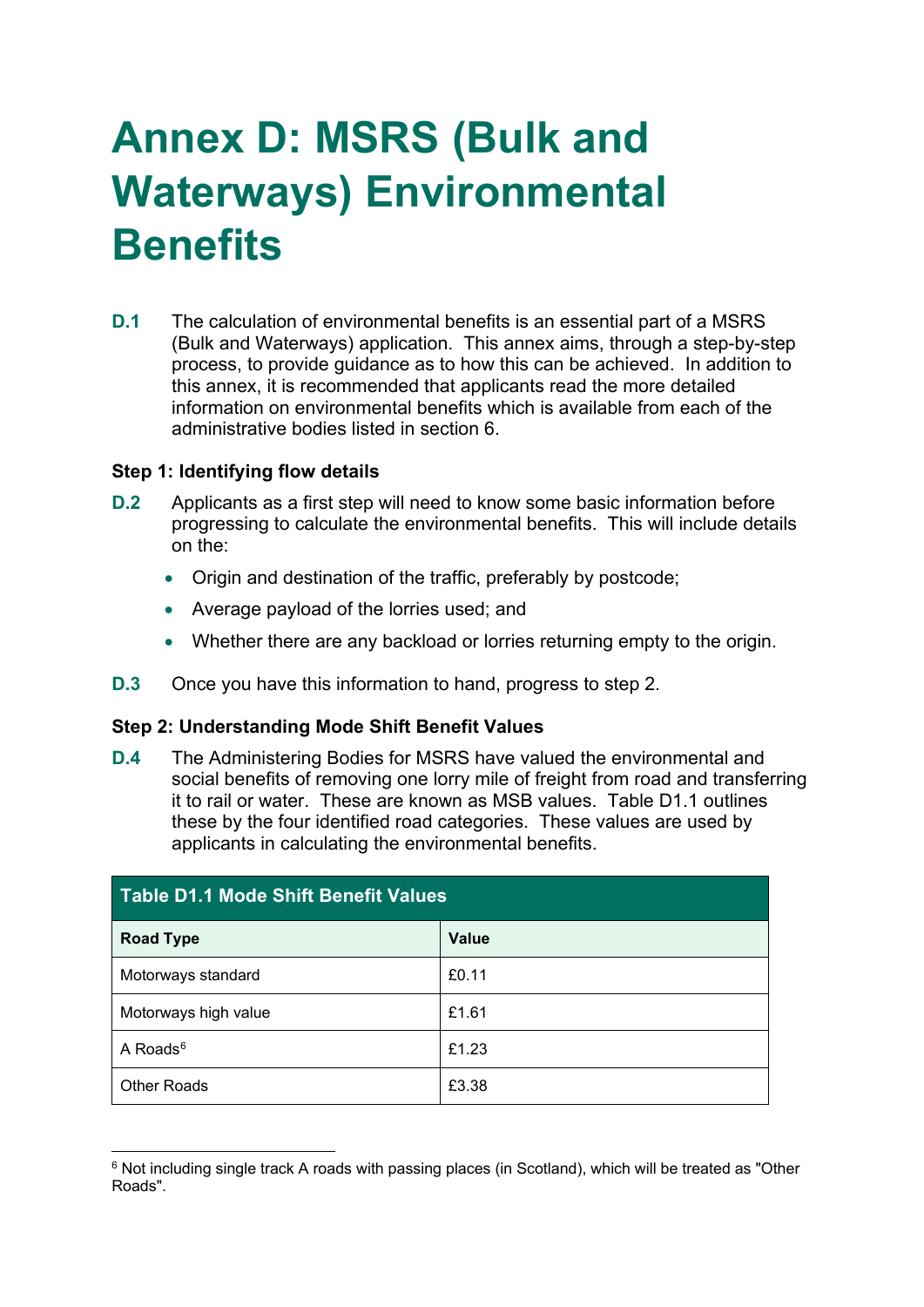- **D.5** For details of which sections of motorway are high value and the distances between the junctions on these sections, please see table D1.2.
- **D.6** In cases where the distance by rail or water varies by more than 25% from the road journey, a separate calculation of the environmental benefits of rail or water and road will need to be undertaken. As this is not standard practice, it is strongly recommended that you contact the Administrative Body in advance of starting work on an application to seek advice.

#### **Table D1.2 MSB High Value motorways and distance between junctions7**

|    |            | J15a | <b>J16</b> | J17  |
|----|------------|------|------------|------|
| И1 | <b>J15</b> | 27   | 6.6        | 15.2 |
|    | J15a       |      | 3.9        | 12.5 |
|    | <b>J16</b> |      |            | 8.6  |

|                |            | <b>J29</b> | J30  | J31  | J32  | <b>J33</b> | J34  | <b>J35</b> | J35a |
|----------------|------------|------------|------|------|------|------------|------|------------|------|
|                | <b>J28</b> | 6.8        | 13.6 | 19.2 | 22.5 | 24.9       | 27.5 | 31.4       | 32.9 |
|                | <b>J29</b> |            | 6.8  | 12.4 | 15.7 | 18.0       | 20.7 | 24.5       | 26.1 |
|                | J30        |            |      | 5.6  | 8.9  | 11.2       | 13.9 | 17.8       | 19.3 |
| M <sub>1</sub> | J31        |            |      |      | 3.3  | 5.7        | 8.3  | 12.2       | 13.7 |
|                | J32        |            |      |      |      | 2.4        | 5.0  | 8.9        | 10.4 |
|                | J33        |            |      |      |      |            | 2.7  | 6.5        | 8.1  |
|                | J34        |            |      |      |      |            |      | 3.9        | 5.4  |
|                | <b>J35</b> |            |      |      |      |            |      |            | 1.5  |

|           |     | <b>J10</b> | J11 | J12 | <b>J13</b> | J14 |
|-----------|-----|------------|-----|-----|------------|-----|
|           | J9  | 1.4        | 2.7 | 6.3 | 8.0        | 9.1 |
|           | J10 |            | 1.3 | 4.8 | 6.5        | 7.7 |
| <b>M3</b> | J11 |            |     | 3.5 | 5.2        | 6.4 |
|           | J12 |            |     |     | 1.7        | 2.9 |
|           | J13 |            |     |     |            | 1.2 |

|    |                | J <sub>5</sub> | J6  | J7  |
|----|----------------|----------------|-----|-----|
| M4 | J4b            | 2.1            | 5.8 | 7.5 |
|    | J <sub>5</sub> |                | 3.7 | 5.5 |
|    | J6             |                |     |     |

|    |     | <b>J32</b> | J33 |
|----|-----|------------|-----|
| M4 | J30 | 5.6        | 9.0 |
|    | J32 |            | 3.4 |

 $7$  These values will apply between the junctions stated on the following motorways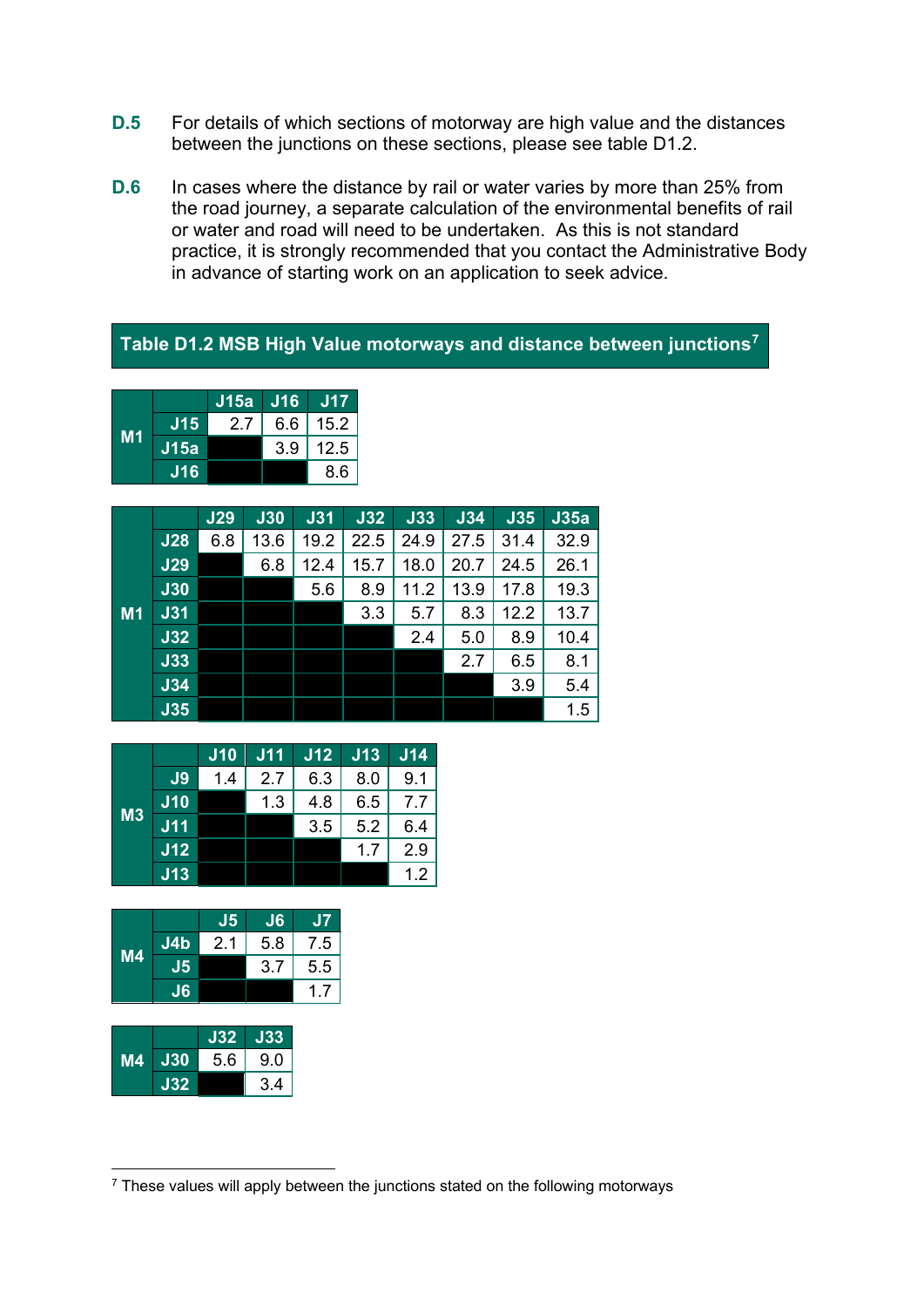|           |                | J4a | J <sub>5</sub> | J6  | J <sub>7</sub> | J8   | J9   | $J$ 10 | J10a |
|-----------|----------------|-----|----------------|-----|----------------|------|------|--------|------|
|           | J <sub>4</sub> | 2.7 | 4.8            | 8.0 | 12.4           | 12.9 | 15.8 | 17.3   | 20.8 |
|           | J4a            |     | 2.1            | 5.3 | 9.7            | 10.2 | 13.0 | 14.5   | 18.1 |
|           | J <sub>5</sub> |     |                | 3.2 | 7.6            | 8.1  | 11.0 | 12.5   | 16.0 |
| <b>M6</b> | J6             |     |                |     | 4.4            | 4.9  | 7.8  | 9.3    | 12.8 |
|           | J <sub>7</sub> |     |                |     |                | 0.5  | 3.4  | 4.8    | 8.4  |
|           | J8             |     |                |     |                |      | 2.9  | 4.3    | 7.9  |
|           | J9             |     |                |     |                |      |      | 1.5    | 5.0  |
|           | J10            |     |                |     |                |      |      |        | 3.5  |

|           |                 | <b>J16</b> | J17  | <b>J18</b> | <b>J19</b> | J20  | J <sub>21</sub> | J21a |
|-----------|-----------------|------------|------|------------|------------|------|-----------------|------|
|           | J15             | 9.4        | 15.5 | 19.3       | 27.4       | 32.0 | 35.1            | 38.0 |
|           | <b>J16</b>      |            | 6.1  | 9.8        | 18.0       | 22.6 | 25.7            | 28.6 |
| <b>M6</b> | J17             |            |      | 3.7        | 11.9       | 16.5 | 19.6            | 22.5 |
|           | <b>J18</b>      |            |      |            | 8.1        | 12.7 | 15.8            | 18.8 |
|           | J19             |            |      |            |            | 4.6  | 7.7             | 10.6 |
|           | J20             |            |      |            |            |      | 3.1             | 6.0  |
|           | J <sub>21</sub> |            |      |            |            |      |                 | 2.9  |

|           |     | J9  | J10 | J11 | J12 | J13 | J14 | J15 | J16 | J17 | <b>J19</b> |
|-----------|-----|-----|-----|-----|-----|-----|-----|-----|-----|-----|------------|
|           | J8  | 1.2 | 2.1 | 3.2 | 4.5 | 5.1 | 5.8 | 6.5 | 7.1 | 7.8 | 8.5        |
|           | J9  |     | 0.9 | 2.0 | 3.2 | 3.9 | 4.5 | 5.3 | 5.9 | 6.6 | 7.3        |
|           | J10 |     |     | 1.1 | 2.4 | 3.0 | 3.7 | 4.4 | 5.0 | 5.7 | 6.4        |
|           | J11 |     |     |     | 1.2 | 1.9 | 2.5 | 3.3 | 3.9 | 4.6 | 5.3        |
| <b>M8</b> | J12 |     |     |     |     | 0.7 | 1.3 | 2.0 | 2.7 | 3.3 | 4.0        |
|           | J13 |     |     |     |     |     | 0.6 | 1.4 | 2.0 | 2.7 | 3.3        |
|           | J14 |     |     |     |     |     |     | 0.7 | 1.4 | 2.0 | 2.7        |
|           | J15 |     |     |     |     |     |     |     | 0.6 | 1.3 | 2.0        |
|           | J16 |     |     |     |     |     |     |     |     | 0.7 | 1.4        |
|           | J17 |     |     |     |     |     |     |     |     |     | 0.7        |

**M25 All**

|            |     | J4  | J5  | J6  | J7   |
|------------|-----|-----|-----|-----|------|
|            | J3a | 2.1 | 4.5 | 8.1 | 10.4 |
| <b>M42</b> | J4  |     | 2.4 | 6.0 | 8.3  |
|            | J5  |     |     | 3.6 | 5.9  |
|            | J6  |     |     |     | 2.3  |

**M60 All**

| M62 |            | <b>J19</b> | J20 | <b>J21</b> |
|-----|------------|------------|-----|------------|
|     | <b>J18</b> | 3.0        | 5.2 | 7.5        |
|     | J19        |            | 2.2 | 4.5        |
|     | J20        |            |     | 2.2        |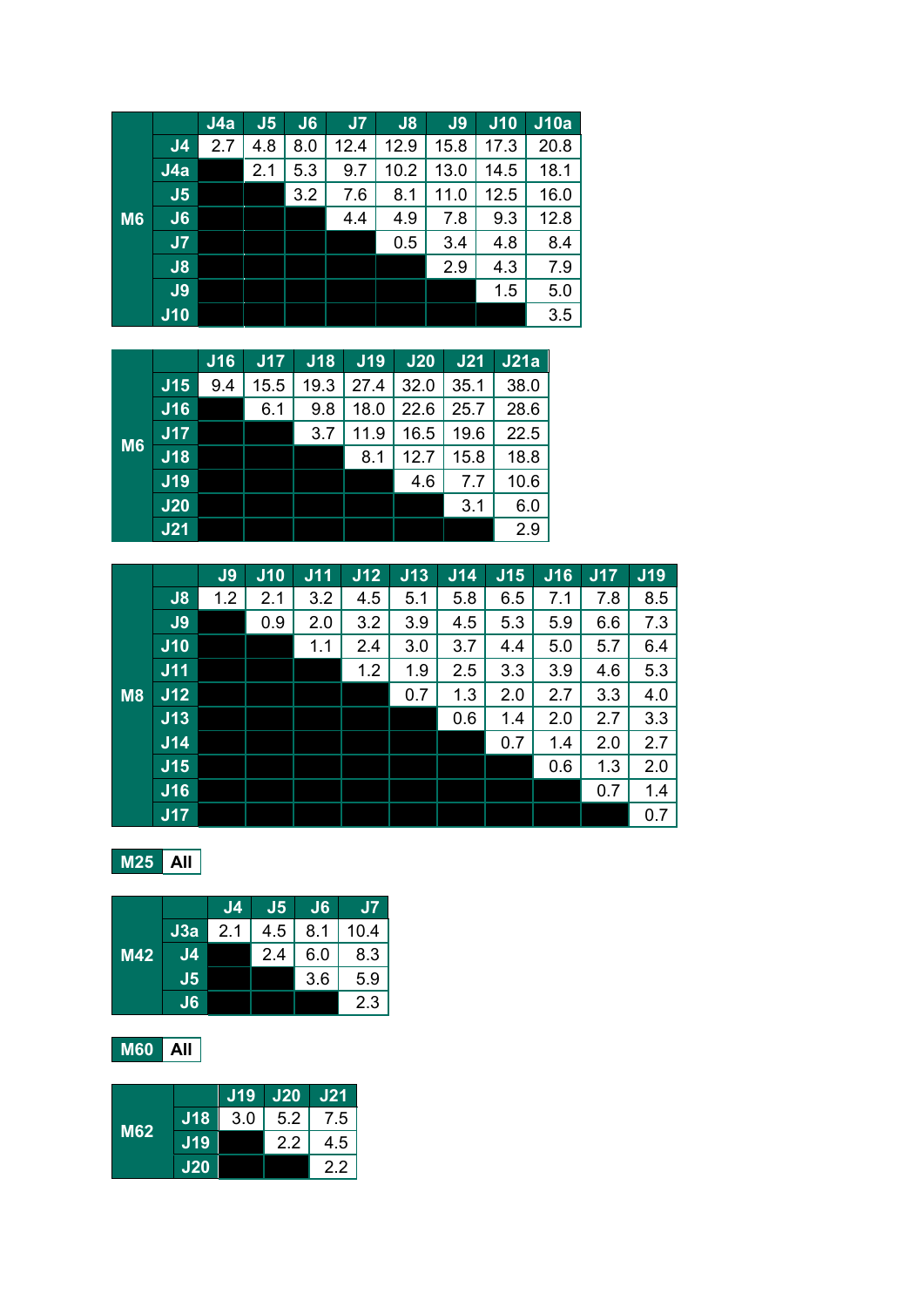|            |                      | <b>J27</b> | <b>J28</b> | J29  | <b>J30</b> |
|------------|----------------------|------------|------------|------|------------|
|            | J2<br>$6\phantom{1}$ | 4.5        | 7.5        | 10.3 | 12.5       |
| <b>M62</b> | J <sub>2</sub>       |            | 3.0        | 5.7  | 7.0        |
|            | J2<br>8              |            |            | 2.8  | 4.0        |
|            | J2<br>9              |            |            |      | 2.2        |

#### **Step 3: Calculating total mileage for each road type**

**D.7** To identify the mileage on the categories of road set out in table D1.1, enter your origin and destination details into routing software. This will provide details of the distance travelled on each different road type. Use the tables at D1.2 to identify whether any of the motorway mileage is high value.

#### **Step 4: Using Mode Shift Benefits to calculate route value**

**D.8** From the information obtained so far, you will know the mileage travelled by each road type (note that slip and link roads are considered to be part of the previous road type even if they have no road category of their own). Step 4 is now multiplying the mileage for each road type by the relevant rate shown in table D1.1. This will give you the value of the route. This same step needs to be undertaken for any onward road journeys, known as disbenefits.

#### **Step 5: Calculating the number of removed lorry journeys**

**D.9** To calculate the number of lorry journeys removed, you will need to divide the annual tonnage to be moved by the average payload of the lorry. This gives the number of one-way lorry trips required. If lorries would return empty, you will need to multiply this figure by 2 to show the return journeys removed. However, if there are backloads which would not be removed by the funding, then these cannot be counted as removed lorry journeys.

#### **Step 6: Calculating the environmental benefit**

**D.10** The final step is to calculate the value of the environmental benefits by multiplying the route value, already identified in step 4, by the number of lorry journeys as identified in step 5. This will give you the value of the environmental benefits.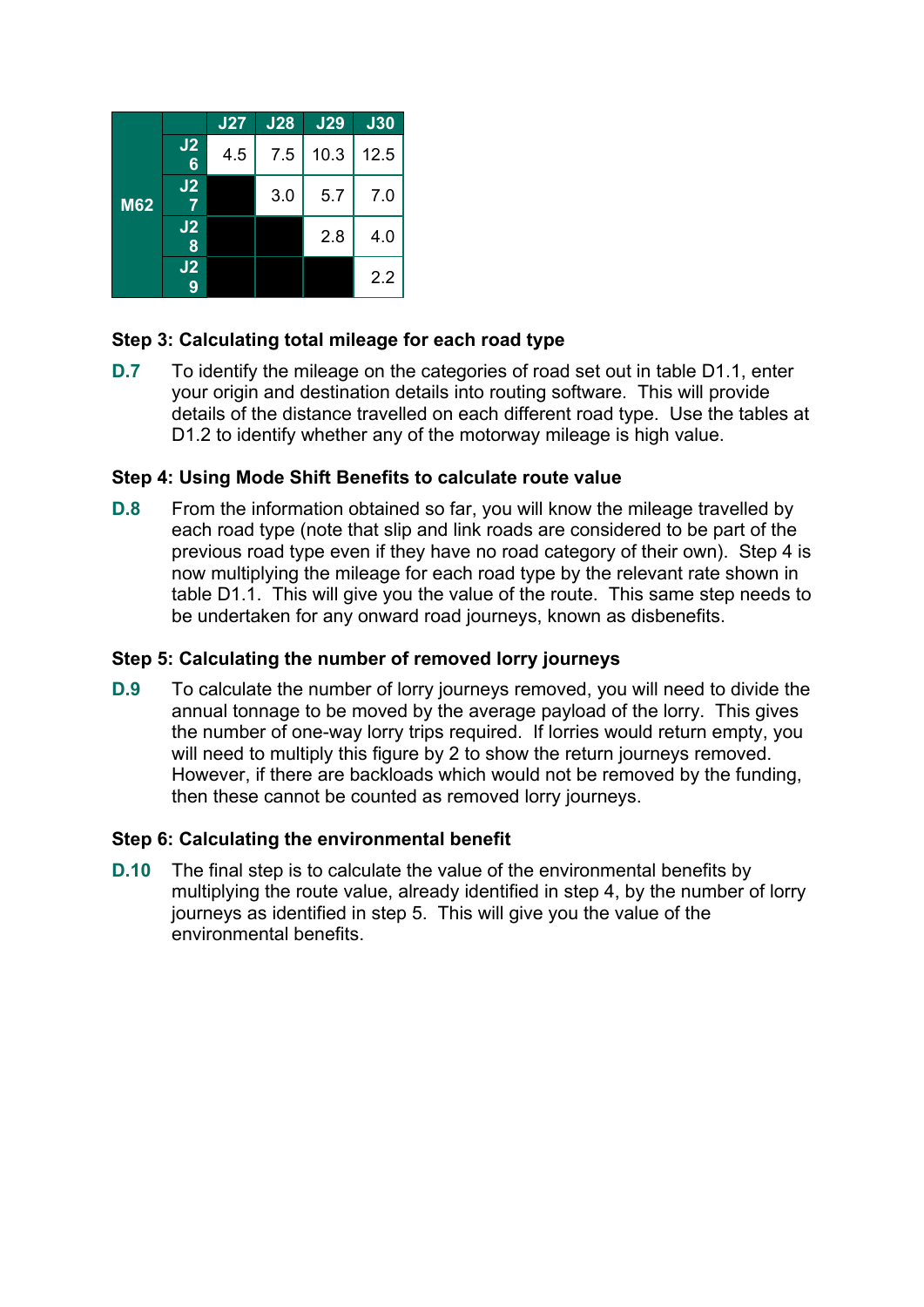#### **Environmental Benefit Worked Example**

Using the above step by step approach the following example aims to show how fictitious company Admin Logistics (AL) calculates its environmental benefits.

#### **Step 1: Identifying flow details**

AL is interested in applying for support through MSRS (Bulk and Waterways). The company runs a service between X and Y currently carrying 20,000 tonnes a year. It is expected that this will rise to 40,000 tonnes in year 2 and 50,000 tonnes in year 3. The company has identified that the lorries have a payload of 25 tonnes and for each trip the lorries return empty.

#### **Step 2: Understanding Mode Shift Benefit Values**

AL has read and understood the MSB values, how they have been derived and is now ready to calculate the total mileage for each of the identified road types.

#### **Step 3: Calculating total mileage for each road type**

Routing software is used to identify the route the lorry would take and the distances travelled on different roads. Any high value motorway mileage is identified using the tables at D1.2. This is then summarised into a table.

#### **Step 4: Using MSBs to calculate the route value**

Now that the mileage on different road types has been established, AL is able to use the MSBs to calculate the route value. This is then pulled together into a table like the one shown below.

| <b>Road Type</b>            | <b>Mileage</b> | <b>MSB Value</b> | <b>Route Value</b> |
|-----------------------------|----------------|------------------|--------------------|
| <b>Motorways standard</b>   | 26             | £0.11            | £2.86              |
| <b>Motorways High Value</b> | 0              | £1.61            | £0.00              |
| <b>A Roads</b>              | 35             | £1.23            | £43.05             |
| <b>Others</b>               | 21             | £3.38            | £70.98             |
| <b>Total</b>                | 82             |                  | £116.89            |

#### **Step 5: Calculating the number of removed lorry journeys**

Using the payload information and tonnage that the company identified through step 1, the number of lorry journeys can be calculated. In this case there are no return journeys.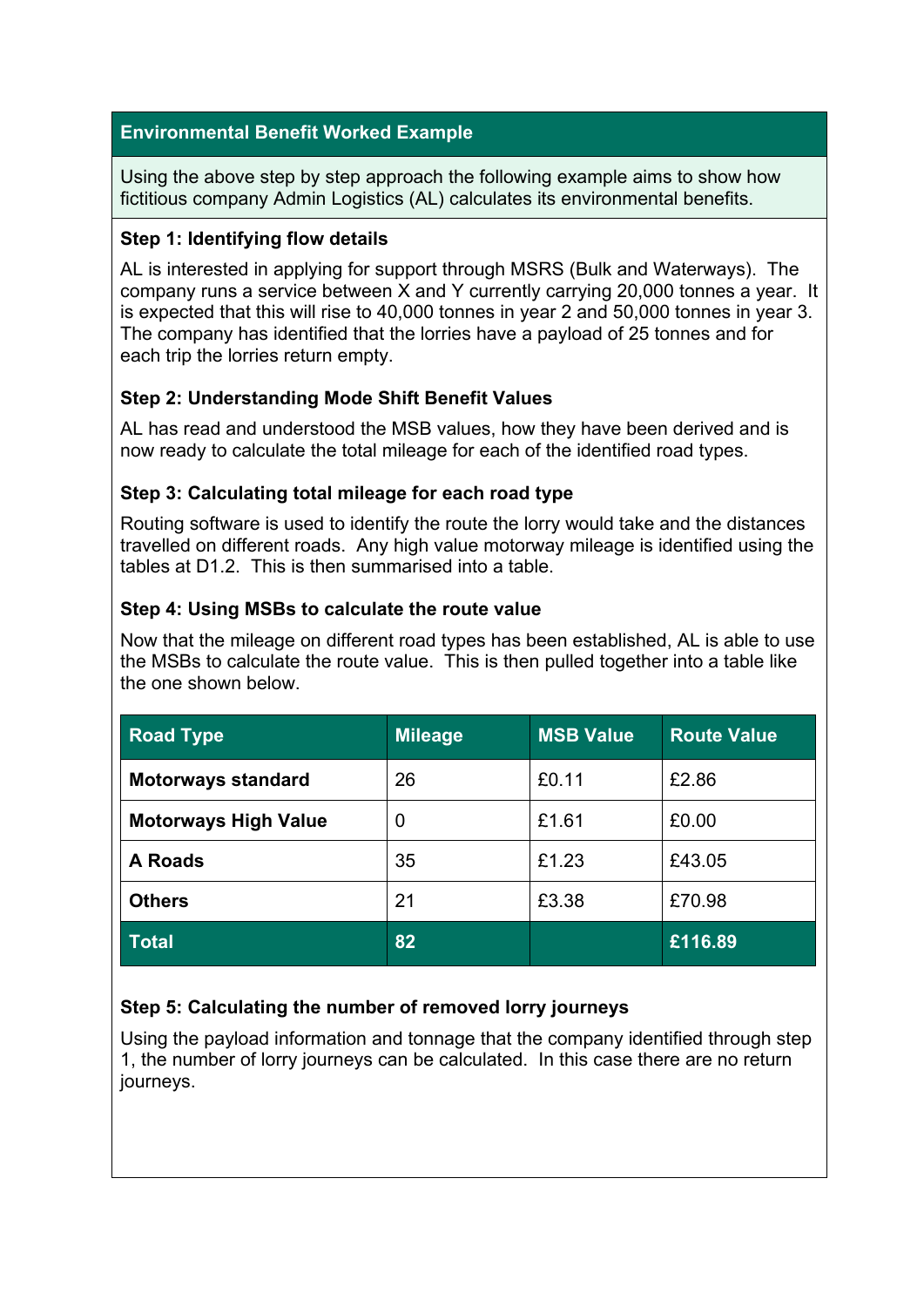#### **Step 6: Calculating the environmental benefit**

The final step for the company is to calculate the value of the environmental benefits. This is done by multiplying the route value, already identified in step 4, by the number of lorry journeys as identified in step 5. This can then be divided by the tonnage to give a benefit per tonne figure. The information is then pulled together into a table like the one below.

| Year         | <b>Tonnage</b> |    | <b>Payload Lorry Journey</b> | <b>Route Value</b> | <b>Benefit per tonne</b> |
|--------------|----------------|----|------------------------------|--------------------|--------------------------|
|              | 20,000         |    | 800                          |                    | £4.68                    |
| 2            | 40,000         | 25 | 1,600                        | £116.89            | £4.68                    |
| 3            | 50,000         |    | 2,000                        |                    | £4.68                    |
| <b>Total</b> | 110,000        |    | 4,400                        |                    |                          |

The example above shows the environmental benefits are valued at £4.68 per tonne. However, this is not an indication of the level of grant that may be offered but is the ceiling above which no offer can be made. Other elements of the application will determine the exact amount of grant offered, including the financial appraisal, minimum value for money, prioritisation and budget availability.

In this case the financial need was assessed at £1.50 per tonne for year 1 (see Annex E). The applicant could apply for grant at £1.50 per tonne moved. The value for money on that basis would be a benefit/cost ratio (BCR) of 3.12:1 (£4.68 benefit/£1.50 cost).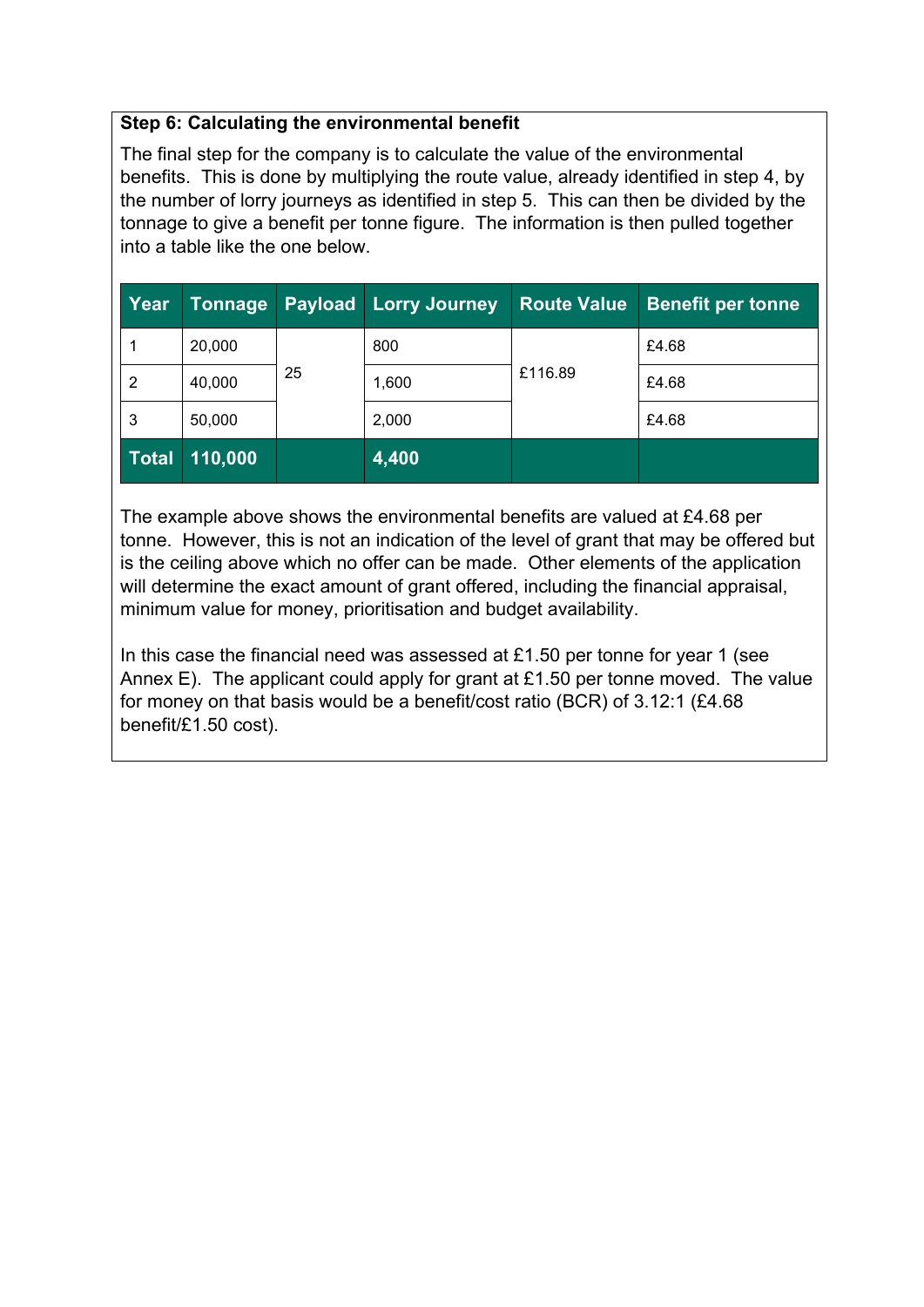### <span id="page-28-0"></span>**Annex E: MSRS (Bulk and Waterways) Financial Appraisal**

#### **Introduction**

- **E.1** MSRS (Bulk and Waterways) can only be paid in circumstances where the proposed traffic would not be financially viable by rail or water without a grant. This Annex explains how to calculate the amount of grant that makes rail or water as financially attractive as road. It is a general guide and may not cover the entire issues specific to each scheme.
- **E.2** A financial appraisal should include all relevant information on tonnage and costs associated with the project, supported by fully evidenced documentation to substantiate the figures.
- **E.3** Information provided should include:
	- Tonnage forecasted for each flow in each year of the appraisal (supported by information/evidence to verify the tonnage levels);
	- Cost of commodity evidence of the cost of the commodity to be moved under the road and rail/water options<sup>8</sup>;
	- Operating costs for the road and rail/water options $9 -$  these should be:
		- o Expressed in 'real' (i.e. present day) prices/charges excluding inflation;
		- o Provided on a year-by-year basis for not more than 3 years and not beyond 31 March 2025 $10$ ;
		- $\circ$  Be consistent with the timeframe used for calculating environmental benefits; and
		- $\circ$  Be provided in Sterling<sup>11</sup>,
		- $\circ$  Any other costs for the road and rail/water options this could for example be haulage costs (supported by at least two written quotations for each flow), loading and unloading costs, maintenance costs or administration costs.

 $8$  In most cases the cost will be the same, but in some cases the costs may differ (e.g. where the source of the commodity differs between the road and rail or water options).

<sup>&</sup>lt;sup>9</sup> Operating costs can include the leasing costs for capital items. Contact the relevant administrative body for further information.

 $10$  In scenarios where the tonnage volumes and cost per tonne of the road and rail or water options are constant over the length of the grant period, it is permissible to use a single period (e.g. one year) model.

<sup>11</sup> Non-Sterling costs should be converted into Sterling using the current exchange rates at the time.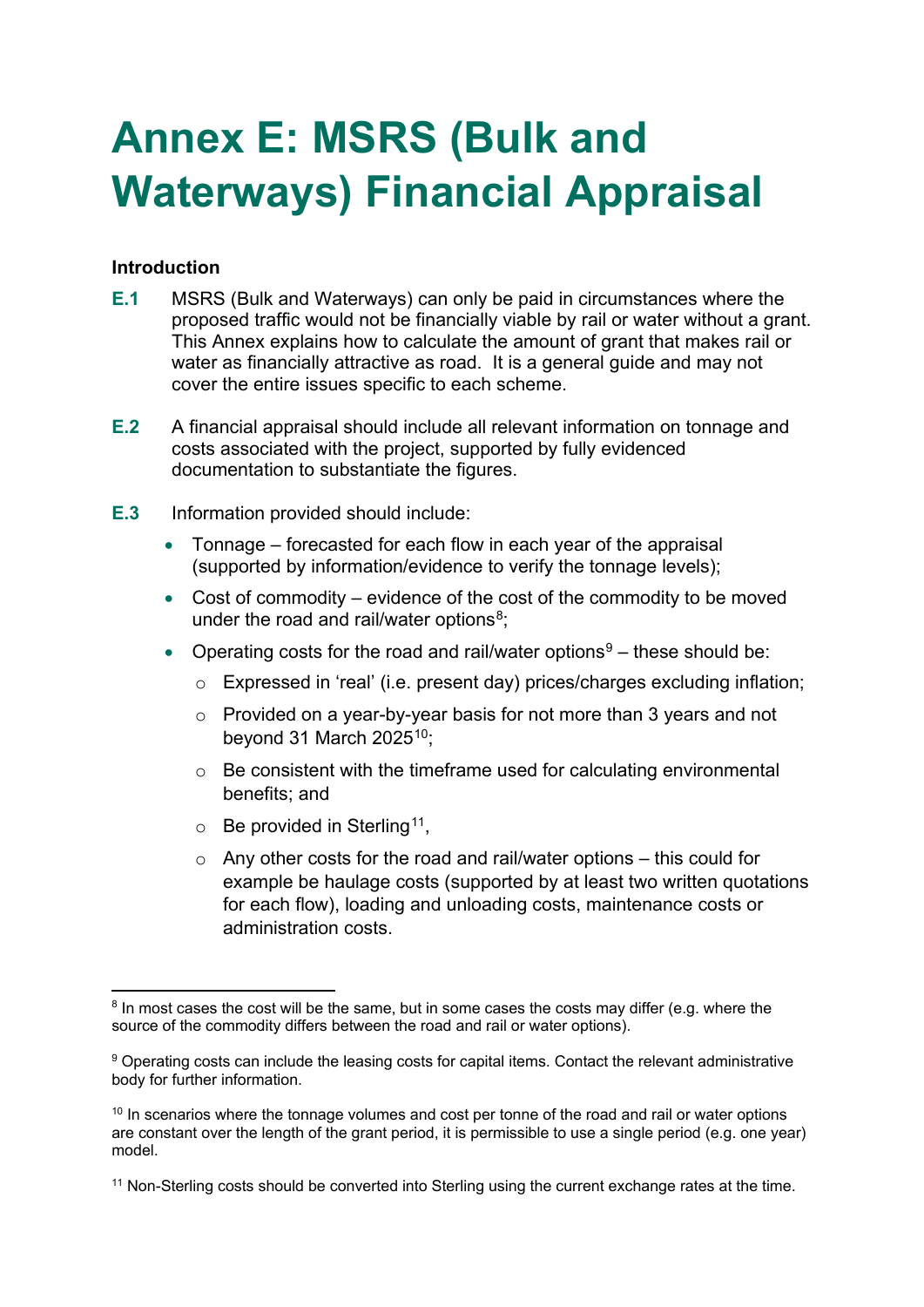- **E.4** In collating the above data, applicants should provide as much supporting evidence as possible to substantiate costs and/or charges outlined. This will include for example road haulage quotations, rail/water handling charges and any haulage charges levied on the owner of the traffic.
- **E.5** Once the relative costs of the road and rail/water options have been established, the financial need for grant can be calculated. This is carried out by subtracting the cost of the road option from the rail or water option. An example financial appraisal is shown at table  $E1.1^{12}$ .

#### **Assessing applications**

**E.6** On submission of your application, an appraisal will be carried out on the information and evidence supplied. It may be necessary, in order to complete the appraisal, for the Administrative Body to contact the applicant for further information. On completion, applicants will be informed as to whether an offer of grant will be made; such an offer remains entirely at the discretion of the appropriate Administrative Body.

 $12$  A copy of the standard spreadsheet can be obtained from the relevant Administrative Body on request and should be used to support all applications for MSRS (Bulk and Waterways).